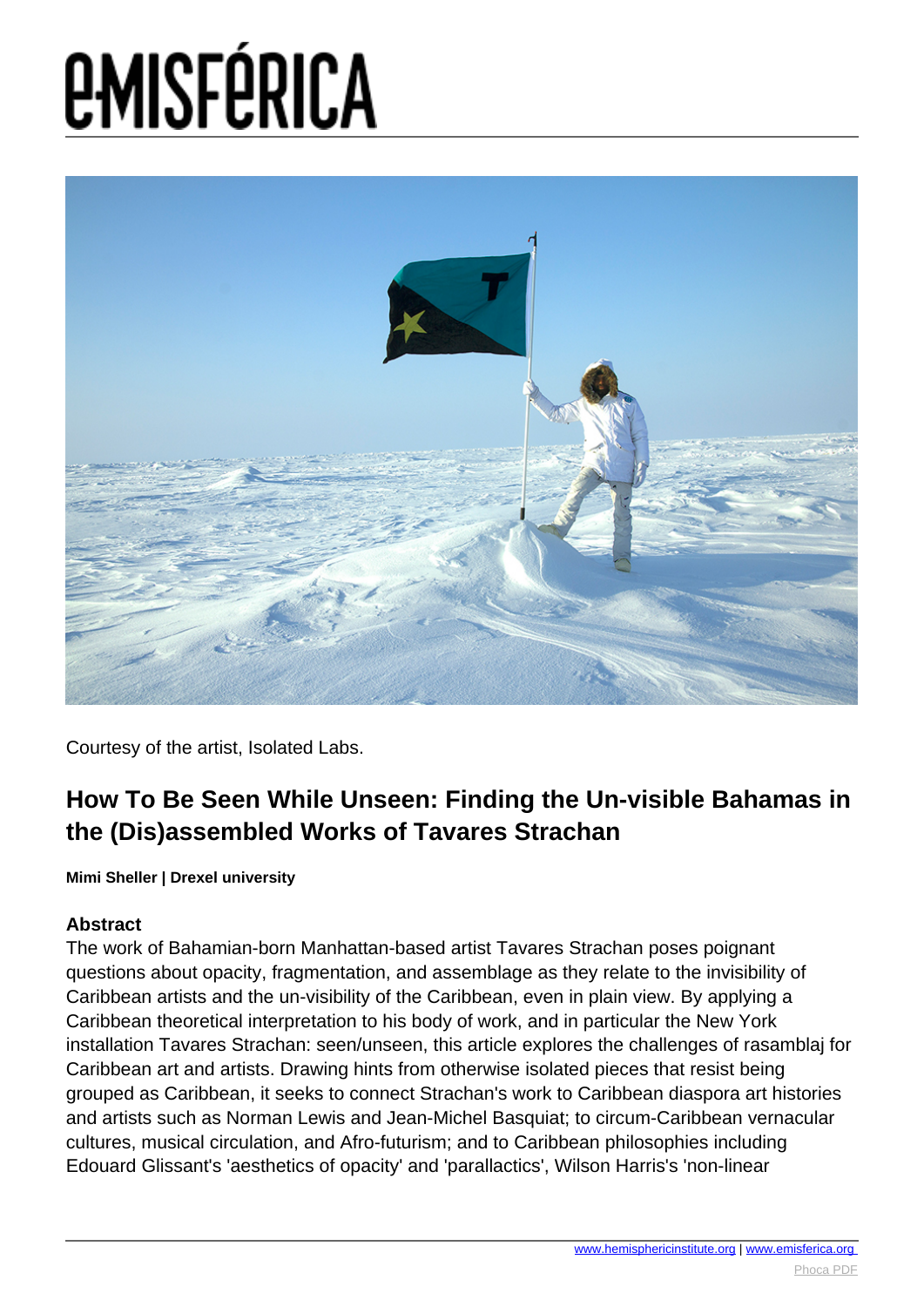simultaneous movement', Kamau Brathwaite's 'tidalectics', and Patrick Chamoiseau's 'intro-retro-active imaginary'. All of these fragments are assembled into a new way of seeing unseen elements in Strachan's body of work, which give new insights into the problematic of when, where, and by whom the Caribbean is assembled.

Caribbean art retrospectives always wrestle with the question of Caribbean identity because of the invisibility of the Caribbean in art history and the so called "art world." In a critical overview of the changing positioning and practice of African Diasporic art, art historian Krista Thompson proposes that "considerations of the art object in the African diaspora may ultimately necessitate an exploration of the 'aesthetics of opacity', to use the term of the Martinican Edouard Glissant, that which is not easily revealed, made visible, transparently present" (Thompson 2011, 19-20). In the 1990s, she argues, art history of the African Diaspora shifted away from an anthropological focus on "African retentions" towards more complex processes of transatlantic circulation and transculturation. The Caribbean presence within the "African diaspora" is overdetermined by histories of the colonial plantation and fraught with erasures. A new generation of art historians and artists "of the African diaspora had to be attentive to the invisible and un-visible (that which is not seen while in plain view), as well as cognizant of that which remained in the realm of the visible" (ibid, 20).

The notion of "un-visibility" emerges as a key concept in Thompson's new book Shine: The Visual Economy of Light in African Diasporic Aesthetic Practice (2015). She borrows the term from Ralph Ellison's introduction to the 1981 edition of his celebrated novel Invisible Man , in which he describes blacks in the United States "as so hypervisible that they have been rendered un-visible" (Thompson 2015, 39-40). What does it mean for an identity to be invisible and for artworks to be un-visible? How can someone or something hide in plain view? And how do these questions relate to the call for assembling, gathering, joining and enjoining posed by this special issue on Rasanblaj? In this essay I want to explore the relation between the seen and unseen in the work of one Caribbean artist, informed in part by Thompson's meditations on "the production of representational disappearance" and "performing the state of un-visibility" (ibid, 41).

There has been a recent spate of Caribbean arts exhibitions curated outside the region and seeking to assemble artists as Caribbean. These include the major survey "Caribbean: Crossroads of the World" with more than 500 works shown at El Museo del Barrio, the Studio Museum of Harlem, and Queens Art Museum in New York from June 2012 to January 2013; "Rockstone & Bootheel: Contemporary West Indian Art," curated by Yona Backer and Kristina Newman-Scott for Real Artways in Hartford, CT, in 2010; and before that "The Global Caribbean: Focus on the Caribbean Contemporary Art Landscape", curated by Edouard Duval Carrié at The Little Haiti Cultural Art Center in Miami in 2009. But any such regional art surveys raise thorny questions about inclusion and exclusion, marginality and centrality, identification and disidentification. Curators must question "the presumed subordination of postcolonial societies to the Western world" even as they "aim to challenge and complicate the ideas of the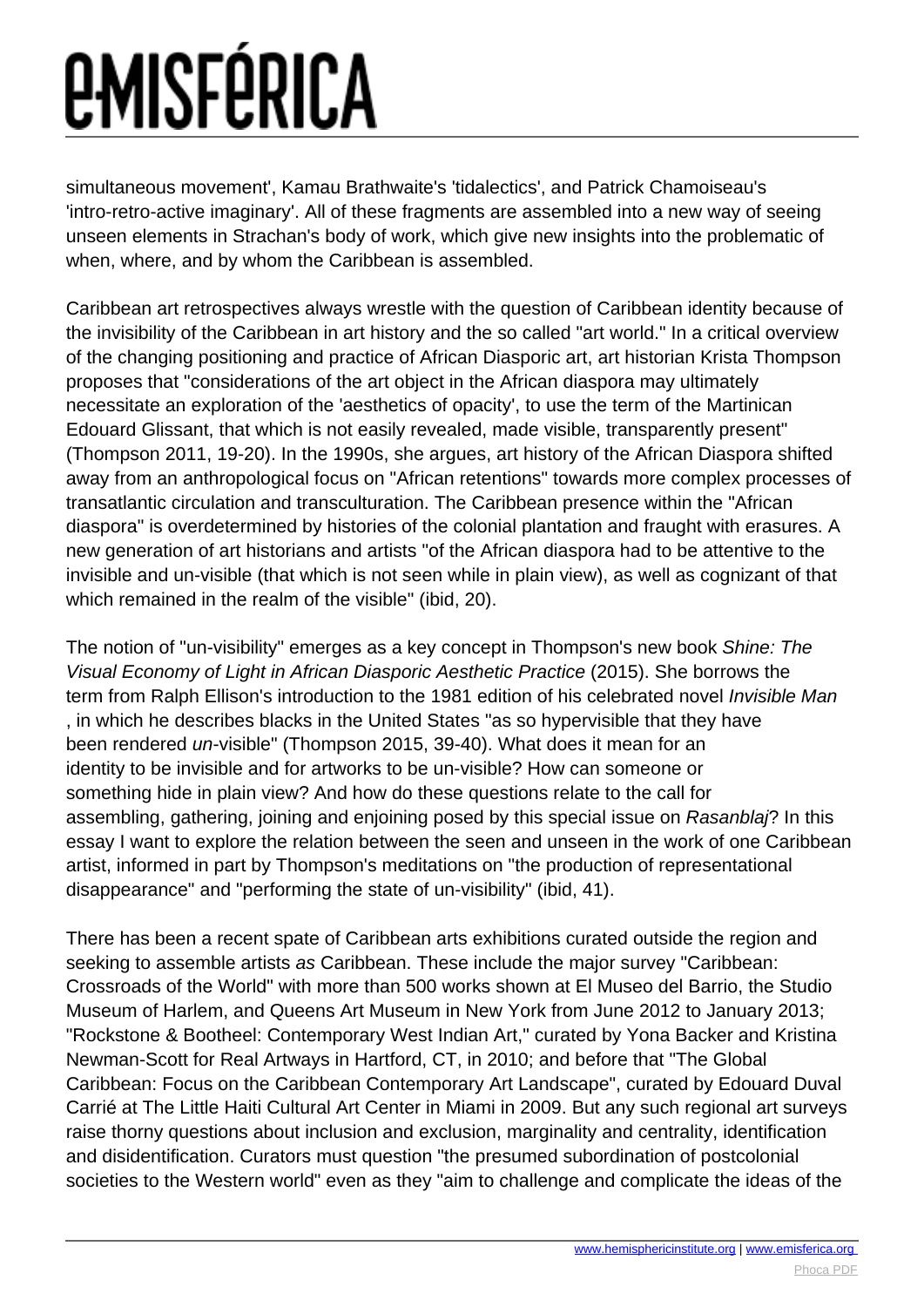Eurocentric art field" (Backer and Newman-Scott 2010, 8-9).

This suggests the need to think very carefully about how practices of assembling, enlisting, compiling, or regrouping Caribbean artists might make a group visible to a wider public, yet ignore their efforts to not be made *hypervisible*. And what about those less obvious instances where Caribbean artists seek to hide that identity "while in plain view"? Who is assembled, how they are named, what identities they represent, are all matters of political, personal, and cultural contention, in which various kinds of masking and opacity might be involved, as well as partial transparency.

In this essay I want to open a space for considering the work of Bahamian-born Manhattan-based artist Tavares Strachan as a function of this more complicated understanding of Caribbean diaspora un-visibility and transparency/transigency. Strachan's recent project "Tavares Strachan: seen/unseen" explores these themes very explicitly through its un-visibility (appearing only on a website and exhibition catalogue, after the fact, where it is described as being "closed to the public at an undisclosed location" as part of "the artists's overall practice of positioning works so that some of their aspects are visible while others remain conceptual"). I myself played a small role in this project, yet never saw its installation despite being invited to write an essay about the elusive work, which led to this article.<sup>1</sup>

Seen/unseen builds on Strachan's earlier work "Orthostatic Tolerance," a series of inter-related installations documenting the activities of the (non-existent) Bahamian Aerospace and Sea Exploration Center (BASEC).<sup>2</sup> Strachan refuses to make themes of Caribbean identity<sup>3</sup> central to his work in any conventional or obvious ways, but it is nonetheless present. Indeed he explicitly resists being positioned as a "Caribbean artist" or an "African diaspora" artist, which has opened up a different kind of (international, cosmopolitan) space for his work.<sup>4</sup> He was nevertheless chosen as the first artist to "represent" the Bahamas in the 55<sup>th</sup> International Venice Biennale in 2013, $5$  and I want to argue that even if he does not position himself as a Caribbean artist, a reading of his installations grounded in Caribbean history, literature, and theory offers a very productive means of interpretation in relation to the problematic of Caribbean Rasanblaj.

### **Bahamian Fragments Reassembled**

In his early work Strachan explored natural elements grounded in the human experience of the Bahamian environment, including light, heat, chalk, cloud, water and salt residues. These media are presented as at once elemental and technical, natural and chemical, found-in-nature yet scientifically man-made. They are universal, yet also particular to this place. In many cases he ingeniously transports elements from one geographical location to another, such as 24 hours of Bahamian light reproduced in a room lit by a lightbox in Providence, Rhode Island; a cube of Caribbean heat conjured on top of a plinth in a chilly room in New York (*I Can't Forget* What I've Forgotten, 2006); cloud formations temporarily produced and captured in an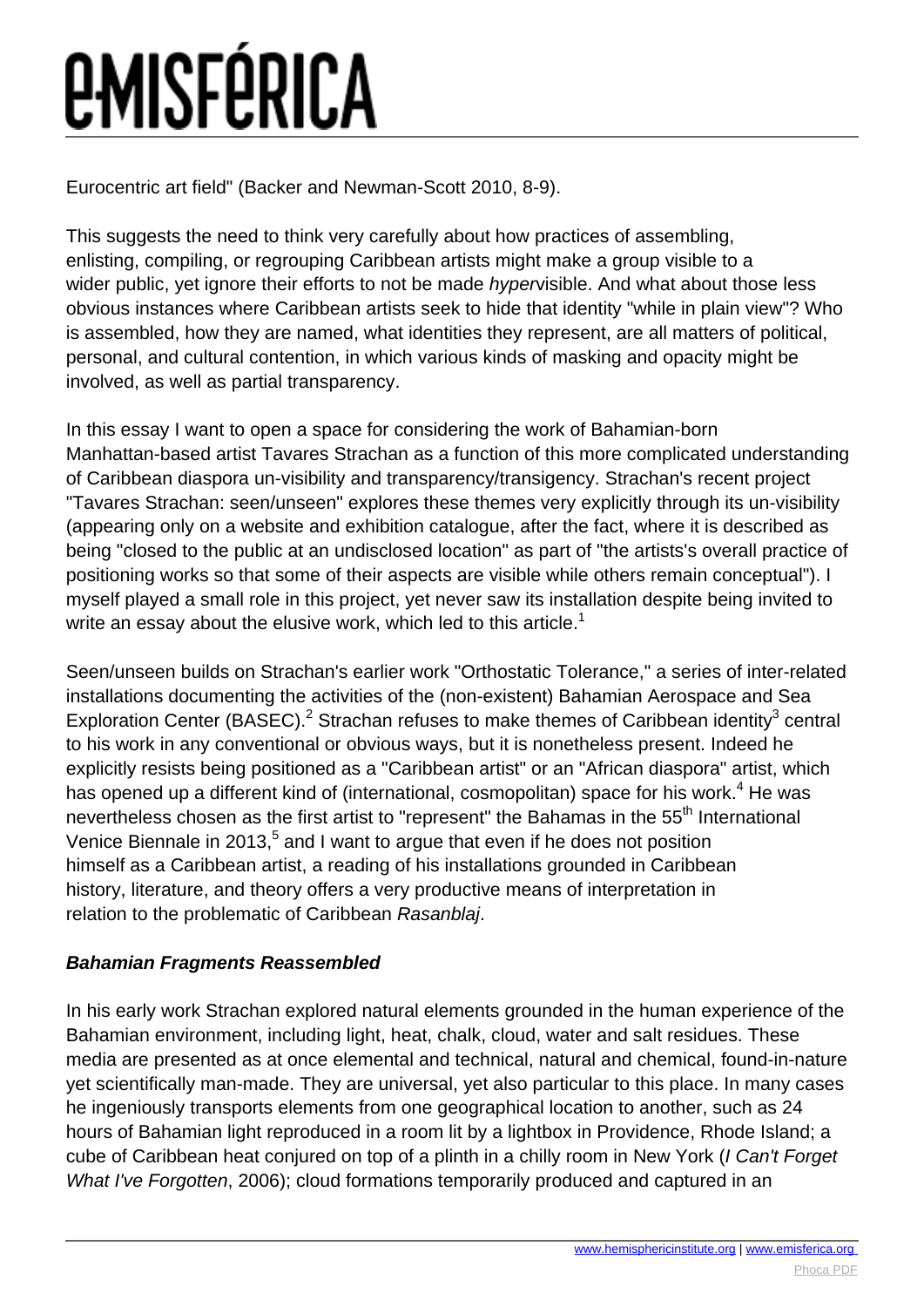array of small glass orbs (Glo-Our Rain Maker, 2006); and, most spectacularly, an Arctic ice "specimen" transported by Fed-Ex to a solar-powered refrigerated tank in the Bahamas, and to a sidewalk in Brooklyn (The Distance Between What We Have and What We Want, 2006), and reproduced for the undisclosed "seen/unseen" installation. Yet none of the explanatory texts nor critical reviews that accompanied his early work captures the nuances of a postcolonial Bahamian perspective on the (in/un)visibility of the Caribbean in science, technology, art, and modernity. Strachan's work both invites yet resists being grouped with other Caribbean art — it isolates itself, while playing with methods of "assemblage" that call into question singular identity and defined territoriality.

While Strachan's hermetically sealed glass encasements might remind one of the work of Damien Hirst, they also might reference the Wardian Cases that were used by Victorian botanists to collect tropical specimens for shipment back to research sites like Kew Gardens in London. Caribbean nature, we are reminded, is one of the founts of modern science. Art critics have interpreted some of Strachan's work in relation to land art such as Robert Smithson's and to universal themes of science and the environment, yet it also points more specifically towards the "denaturalized" and "renaturalized" nature of the Caribbean as it has been imagined, invented, transported, and consumed in the North, yet reclaimed and reinvented in the Caribbean and its diasporas (Sheller 2003). From his Bahamian perspective on earthly elements and outer space, Strachan's work subtly indexes the long history of planetary exploration that unknowingly cleaved the world into two hemispheres (when Christopher Columbus first sighted land in the Bahamas in October of 1492, leading the way to the "New World")—with cleaving meaning both a splitting apart and a joining together.

Later the Bahamas was the location for the development of early under-water viewing technologies, and collection of its corals formed the material basis of natural history museums throughout North America (Thompson 2006, 192). Recent research makes claims that in the "blue holes" of Abaco and Andros islands, "Clues to how life evolved, not only on this planet but also possibly on alien worlds, might be found in underwater caves in the Bahamas."<sup>6</sup> Andros is also the site of a controversial US naval base due to its access to one of the deepest water channels in the region. Thus the seas around the Bahamas mix together stories of natural origins and advanced visualization technology, remnants of the deepest planetary past and material for the envisioning of earthly futures within a changing climate. The Bahamas embody a strangely techno-scientific nature, which Strachan's work replicates.

Strachan seems to point toward these exploratory antecedents — a hidden history of advanced scientific practice located in the deep waters of the Bahamas—with his representation of one of the greatest yet least known African-American explorers: Arctic explorer Matthew Alexander Henson who accompanied the Peary expedition in 1910. In Strachan's fragmented collage of the explorer he appears almost like an astronaut, with his fur hood thrown back to look like the neck of a space suit, suggestive of the encased movement of the body through extreme conditions.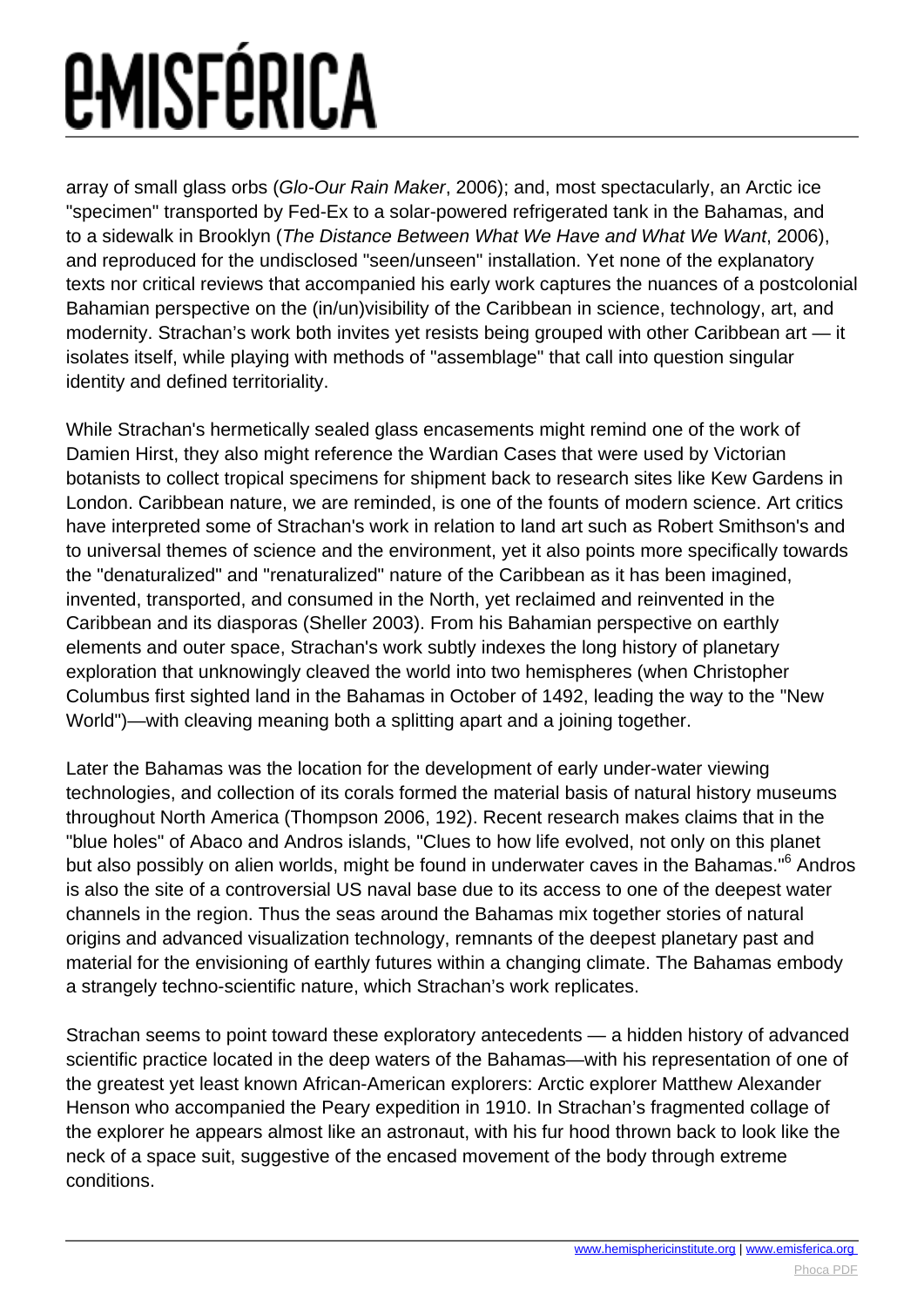

[F](images/e-misferica/11.2_images/112_lg_sheller_01.jpg)ig.1. Tavares Strachan, Henson, 2011. Collage, Mylar on Plexiglas. 60 x 26 inches. Courtesy of the Artist, Isolated Labs.

The flying fragmentation of this image, its gathering of pieces (another kind of rasanblaj), is repeated in many other works that depict broken pieces of glass reconstructed, a fragmented space suit or a shattered rocket. There is an unresolved tension between centripetal and centrifugal forces, reminiscent of the cartography of the Bahamas with its scattering of island fragments: Grand Bahama (not far from Miami), Little Abaco and Great Abaco, Eleuthera and New Providence, Andros and Exuma, and many more reaching all the way to Great Inagua in the South (close to Eastern Cuba and northern Haiti).

This scattered geography invites a re-assembling of the nation, and ties into the idea of the Bahamian as a seafarer and an explorer of new territories. It also reminds us of Antonio Benitez-Rojo's idea in The Repeating Island (1996) that the plantation experience was the "big bang of the Caribbean universe" whose "slow explosion throughout modern history threw out billions and billions of cultural fragments in all directions." As glossed by Wendy Knepper "these fragments continue to be pulled apart and come together in an ongoing, destabilized process of creolization and cultural creativity" (Knepper 2008, 158). The Bahamas are in a constant state of rasanblaj.

Such Caribbean creativity has long been grounded in the exploration of "roots and routes," (DeLoughrey 2007) including an awareness of intra-Caribbean migrations (such as between Haiti and the Bahamas) and the circulation of vernacular cultures within the "trans-Caribbean," (Henke and Magister 2008) as well as concerns with how such circulations intersect with other high culture and mass mobilities of tourism, musical cultures, and the arts (Puri 2003; Rommen and Neely 2014). Such cultural travels exceed the boundaries of the Caribbean sea,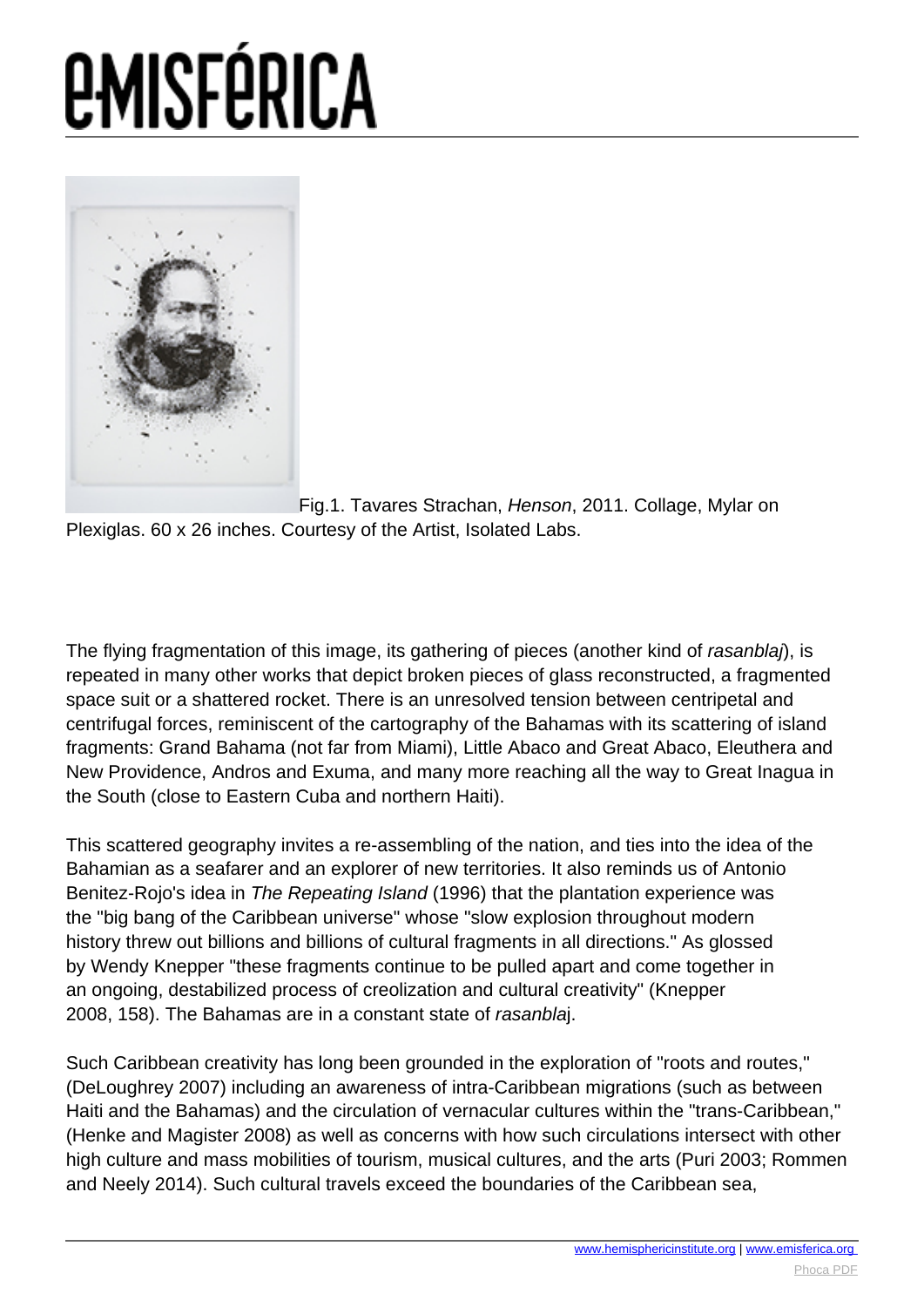over-spilling the entire globe. In earlier work Strachan casts himself as an intrepid explorer of the Arctic, like Hensen, planting his Caribbean style aquamarine flag in the snowy wilderness (see Fig. 2).



[F](images/e-misferica/11.2_images/112_lg_sheller_02.jpg)ig 2. Tavares Strachan, Who Deserves Aquamarine, Black, and Gold, (FLAG), 2005-06. Flag: cotton, linen. Lightbox, print. 27 x 33 inches. Courtesy of the Artist, Isolated Labs.

Here a claim to territory (and national identity) is in tension with the pull outward to explore the distant reaches of the world, to leave home, and to move between incompatible climatic zones: a perennial Caribbean dilemma. To what ends of the earth will the Caribbean explore, or explode?

The title of another early work "It Might Not Be Such a Bad Idea If I Never Went Home" seems to reference the national motto of the Bahamas: Come Back Home. When the Bahamas moved towards independence in 1973, the phrase "Come Back Home" became "a rallying cry for the young nation, and home came increasingly to be configured as located in the past" in a rediscovery of the local rural music and culture of the outer "Family Islands" and going "Back to the Bush" (Rommen 2014, 1999). Ethnomusicologist Timothy Rommen describes the centripetal and centrifugal forces of Bahamian mobility and musical translations that navigate between the cosmopolitan "center" of Nassau (influenced by North American and Caribbean musical styles) and the rural outer island "periphery" (influenced by local "rake-n-scrape" style) as a form of "time travel." Yet Rommen (2011) also shows how Nassau itself was a site of multiple mobilities, with musicians and other migrants from Jamaica, Haiti, and Cuba coming there to play the clubs, turning it into what I have elsewhere called a "place to play/place in play" (Sheller and Urry 2004).

Strachan's work also presents a kind of time travel and mobile place-making, suspended between a past home rooted in the essence of the Bahamas and some kind of universal cosmopolitanism. The explorer/astronaut/artist is trying to get home, yet at risk of dispersal in works such as "Finding My Way Home": a fractured white space suit for an invisible spaceman floating over the seen/unseen installation (Fig. 3).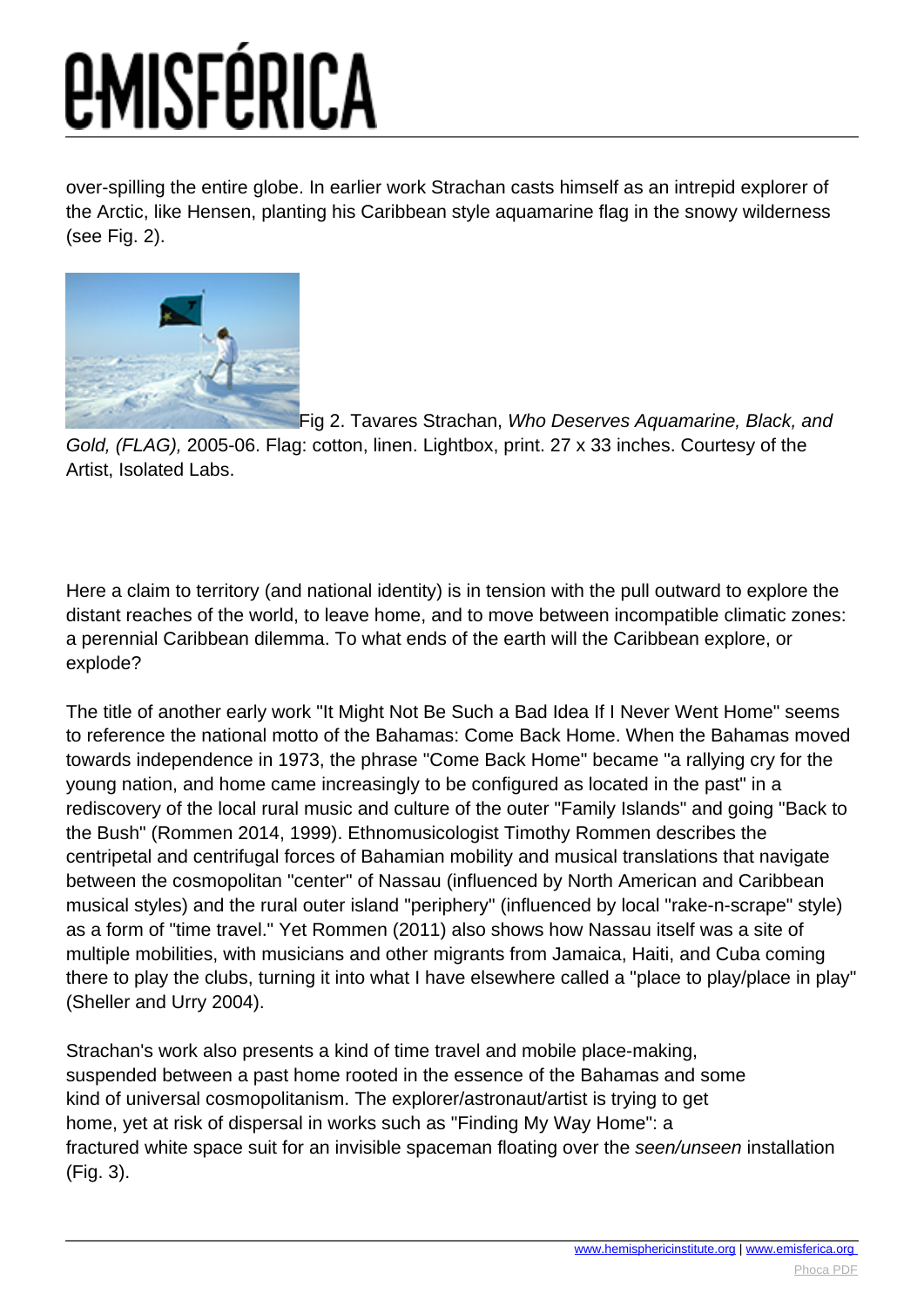

[F](images/e-misferica/11.2_images/112_lg_sheller_03.jpg)ig 3. Tavares Strachan, Finding my Way Home #2, 2010. Cast Resin and steel, 72 x 96 x 120 inches. Courtesy of the Artist, Isolated Labs.

Strachan's titles take note of the impossibilities of ever going home and the difficulties of transmitting matter from one state to another.<sup>7</sup> And the name of his studio, "Isolated Labs," signals a certain distance from the world, as does exhibition titles like "Orthostatic Tolerance." What are the physical tolerances of matter itself, and fragile human bodies, when exiting and then re-entering home? Once displaced from one's native medium or climate, does not time travel become an impossible project of suspension: where and how can re-assembly take place?

### **Caribbean Space Age as Afro-futurist Rasanblaj**

Strachan's 2009 show at the ICA in Philadelphia documented the BASEC launch of a sugar-fueled glass rocket over a Bahamian reef. The rocket's glass is made from island sand, and the rocket fuel from island-grown sugar cane, representing the transformation of "basic" Caribbean natural substances into "advanced" scientific technologies. While raising a smile with its mock insignia, cosmonaut training, and video of a beach-side launch that ends in a broken rocket, this project nevertheless addresses poignant themes of the Caribbean's relation to modernity, science, technology, and art.

A black man appears at the rocket launch clad in a full-body white bio-hazard suit, as if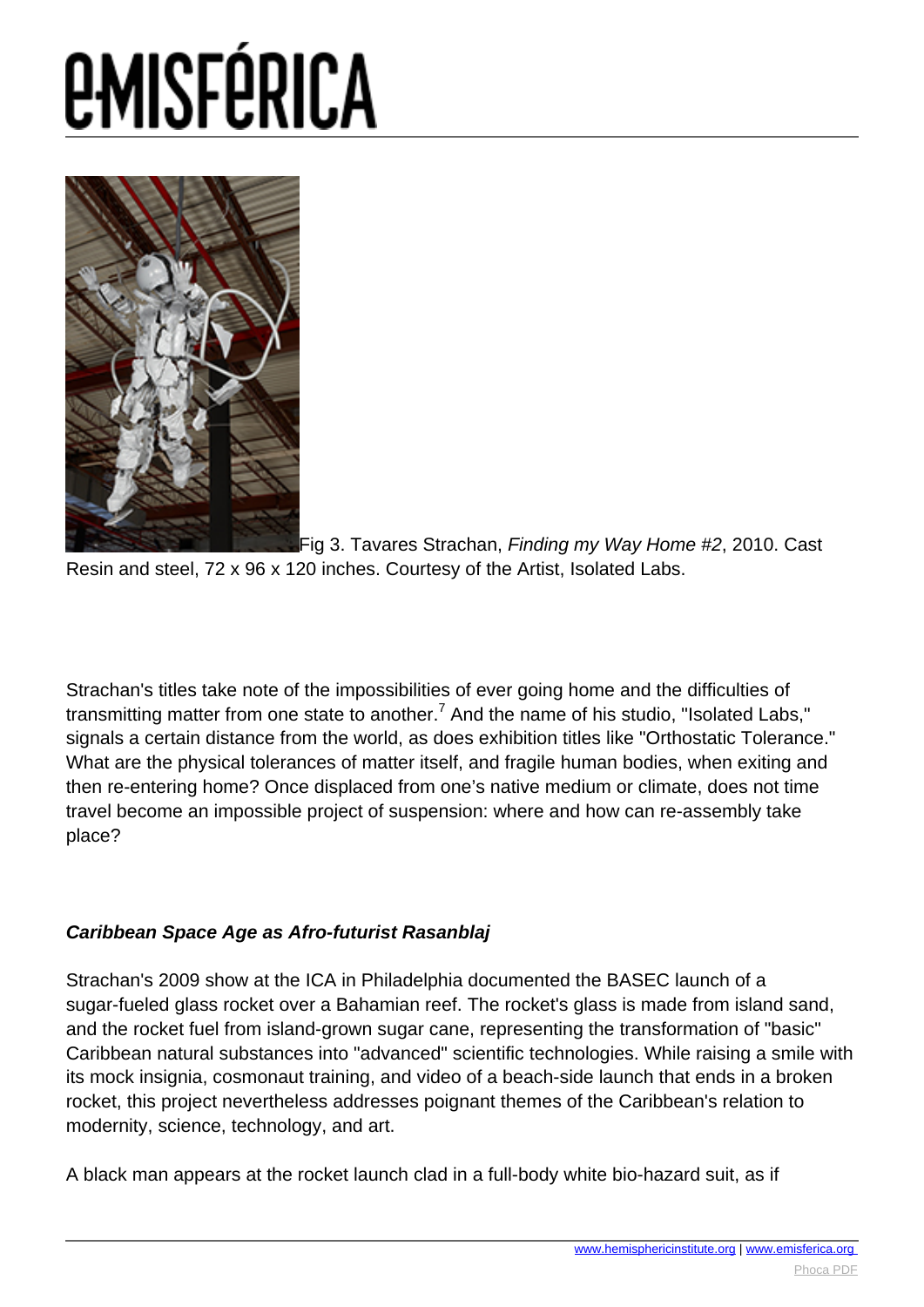prepared to encounter alien worlds. He is accompanied by two policemen-like figures wearing white pith helmets, erstwhile symbols of British colonial rule that were appropriated into Caribbean nation-building as signs of order, civility and traffic management. The experimental drive of BASEC embraces and appropriates modern science and images of (colonial) modernity, while keeping its feet grounded in elemental realities of the sandy shores of the Bahamian sea. The project reminds us that while the Caribbean usually appears as an afterthought in the history of science and technology, it significantly haunts the footnotes of the Space Age.<sup>8</sup>

Strachan's work explores the limit points between elements of air and liquid, visibility and invisibility, disappearing histories and imminent futures. The Grand Arts project shown in Kansas City includes video of Cosmonaut training that Strachan undertook at the Yuri Gagarin Cosmonaut Training Center in Star City, Russia.<sup>9</sup> This involved a space capsule half-submerged in an indoor swimming pool, and video footage of the artist donning a space suit and entering the water like a Scuba diver in practice. He is plucked dripping out of the water, much like Gus Grissom being rescued from the Bahamian seas in 1961, as portrayed in the film "The Right Stuff" (dir. Philip Kaufman, 1983). Central to the show is "a life-size blown glass diver submerged in a 1700-pound tank filled with 5 tons of mineral oil. Transparent yet distorted, dense yet hollow, the figure appears to float via the illusion of light and material." As the text explains, the title Orthostatic Tolerance refers to the stress endured by astronauts and deep-sea divers alike upon exiting and then re-entering the breathable atmosphere of our planet. Testing himself through exertion of body and mind, Strachan's interest lies in the exploration of boundaries, the limits of human possibility and the experience of being a displaced member of a society where issues such as science, history and modern imperialism converge.<sup>10</sup>

The exploration of transparent glass objects submerged in mineral oil inside glass cases raises questions about the limits of the visible, testing the thin line between different states of matter. Yet it also might be referencing the invisibility of the Caribbean islands, being "in but not of the West," as C.L.R. James put it, as well as the unseen displacements of the Caribbean diaspora suspended within larger African diaspora flows.

All of these sea and space explorations seem to be in dialogue with the marginalized lineage of Afro-futurism, as noted by curator Stamatina Gregory in the accompanying ICA exhibition "Pathways to the Unknown: Sun Ra, El Saturn and Chicago's Afro-Futurist Underground 1954-68." In some ways Strachan's para-fictional BASEC echoes real connections of the Caribbean to the Space Age (from the Cuban Missile Crisis of 1962 to Ian Fleming writing the James Bond stories at Goldeneye, Jamaica) but also references its imagined place in the poetic-cosmic visions of Afro-futurism. Erik Davis describes Afro-futurism as "an often ignored strain of New World African culture: a techno-visionary tradition that looks as much toward science-fiction futurism as toward magical African roots." He continues, "This loosely gnostic strain of Afro-diasporic science fiction emerges from the improvised confrontation between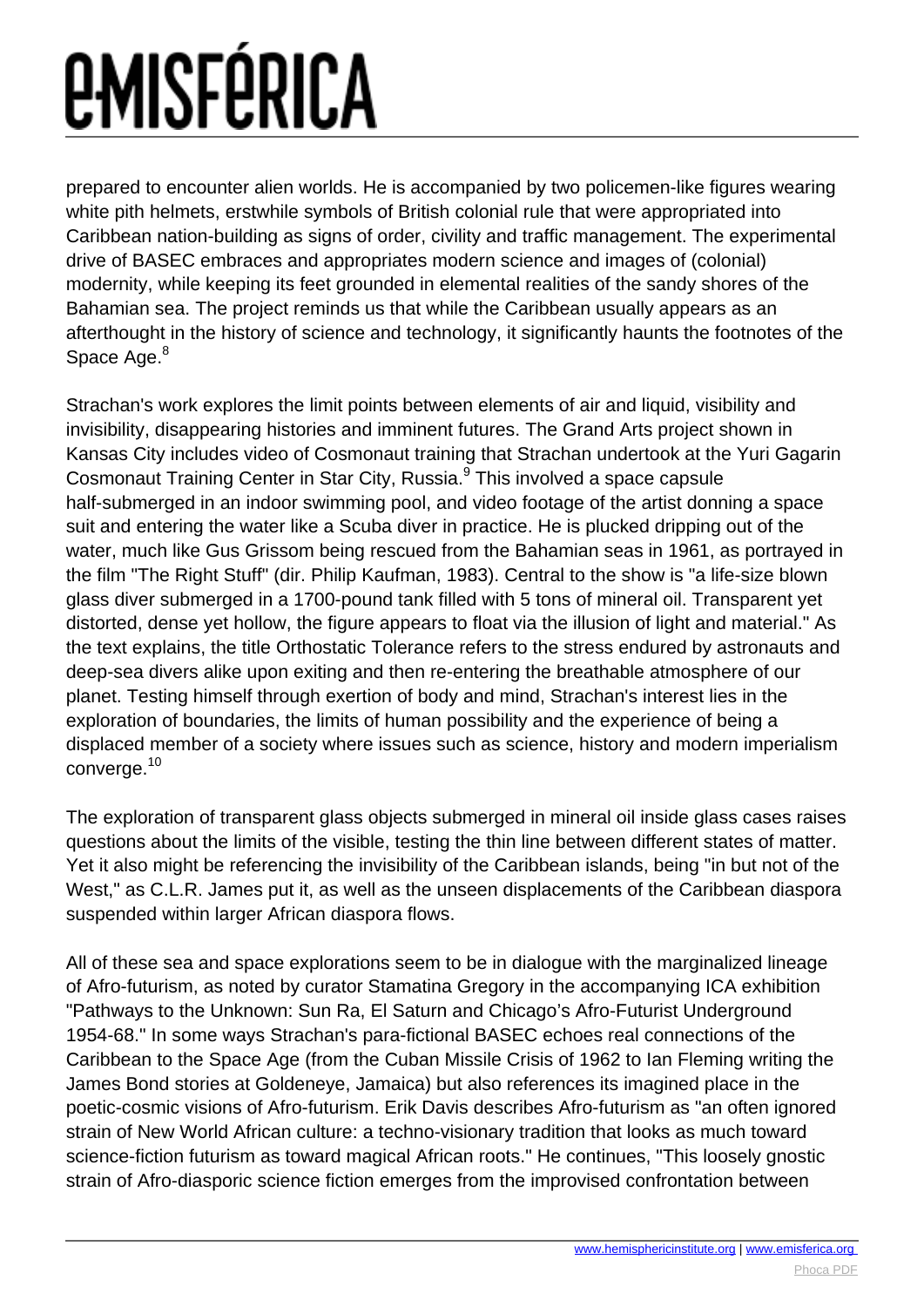modern technology and the prophetic imagination, a confrontation rooted in the alienated conditions of black life in the New World." Strachan is not the first artist to bring a Caribbean perspective to scientific technofuturism (nor to the specific theme of space exploration).<sup>11</sup> vet he engages only obliquely with this cultural assemblage, leaving his exact connection to such Caribbean and African diaspora critical traditions quite opaque (or perhaps masked, only available to the knowledgeable insider).

Cultural Critic Mark Dery first suggested that "African-American culture is Afrofuturist at its heart […] With trickster elan, it retrofits, refunctions, and willfully misuses the technocommodities and science fictions generated by a dominant culture that has always been not only white but a wielder, as well, of instrumental technologies."<sup>12</sup> Associated especially with Sun Ra and his Omniverse Arkestra in Philadelphia, in the Caribbean a particular strain of Afro-futurism encompasses the seminal dub reggae and electronic experimentation of Lee Scratch Perry's Black Ark Studio; hits like Max Romeo's 1973 "Chase the Devil" (which envisioned chasing Satan out of Earth and sending him to "outer space"); and the influence of Jamaican sound systems on electronic music and hip-hop like Afrika Bambaataa & the Soul Sonic Force's "Planet Rock" (Tommy Boy, 1982), all of which involved appropriations and repurposing of technology, or what Chamoiseau called the "intro-retro-active imaginary" (Knepper 2008).<sup>13</sup> These genealogies hint at the strange trajectories of circum-Caribbean vernacular cultures, and the peculiar positioning of the Bahamas (and Nassau in particular) on the cusp between cultural influences emanating from Jamaica, Haiti, Cuba and the United States, as Timothy Rommen suggests in Funky Nassau (Rommen 2011).

We might still wonder which imaginaries get included and excluded in such Afro-futurist vernacular cultures. As Jacqui Alexander poignantly reminds us, "not just any body can be a body" in the Bahamas and elsewhere in the Caribbean, and certainly the gender dimensions of both the scientific-technoculture and the high art world that Strachan taps into remain highly masculinist (Alexander 2005; and see Sheller 2012). In seen/unseen there is one piece that pays homage to Brooklyn-born artist Jean-Michel Basquiat — whose father came from Haiti, and mother was Afro-Puerto Rican — with three Basquiat-style works on paper arrayed in front of school desks made from Bahamian chalk (see Figure 4). The arrangement suggests that Basquiat's (in some ways) Afro-futurist work, may have been a significant influence on Strachan, but we must leave it to our imaginations to understand precisely what this means.

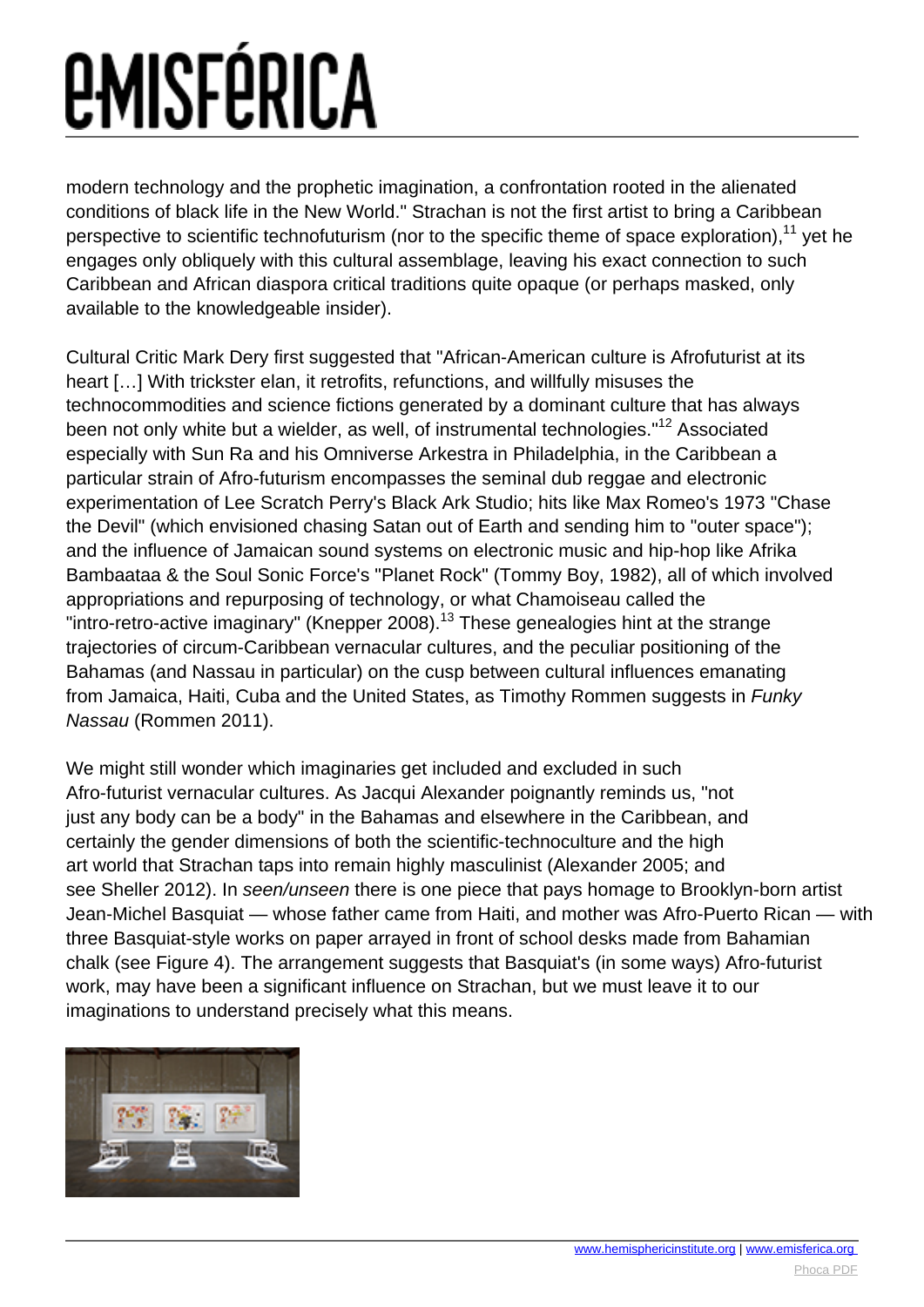Tavares Strachan, Basquiat Channels (large), 2010. Acrylic, oilstick, charcoal, pencil and watercolor on handmade paper, three pieces. Three panels 120 x 84 inches ea. Courtesy of the Artist, Isolated Labs.

Did Basquiat's career influence Strachan before or after he got to art school in the United States? Is he thinking about the huge significance of Haitian migrants in the Bahamas or Puerto Ricans in New York? Or simply about how Caribbean artists travel into the New York art world? A Brooklyn Art Museum retrospective notes that "Basquiat's focus on black people extended to include his interest in Afro-Caribbean culture and his concern with the representation of Africans and African Americans in popular entertainment and in American history."<sup>14</sup> Strachan's references to African American explorers, astronauts, and Basquiat himself seem to point toward a similar mission of representational rasanblaj.

Yet as Kellie Jones and Marc Mayer argue, Basquiat's work (like Strachan's) has a "calculated incoherence" that resists interpretation such that there is always something "lost in translation" (Jones 2005). This takes us back to Glissant's "aesthetics of opacity" and Thompson's emphasis on the un-visibility in African diaspora aesthetics. Strachan's Caribbean or Bahamian identity is itself seen and unseen in his body of work, visible yet invisible depending on the angle of the viewer. The refusal of hypervisibility opens up the question as to whether this opacity, or play upon in/visibility, is a strategy for Caribbean art to travel, opening up new trajectories into the world. Perhaps the surreptitious staging of Strachan's undisclosed exhibition, combined with its flashy launch party and published catalogue, also signals other forms of "shine", "dazzle", or "spectacle" (Thompson 2015) within Caribbean and African diaspora aesthetic practice.

### **Non-linear simultaneous movement: parallactics**

The reception of Strachan's work is complicated by its location, his location, and the receiver's location. American art critics who note the Caribbean and postcolonial strains in Strachan's work still seem to offer overly-simplistic interpretations:

The Bahamas Aerospace and Sea Exploration Center in the rocket video is Strachan's seemingly half-serious, half-joking proposal to improve his native Bahamas. His playing astronaut points to the lack of black faces among the space-exploration ranks and perhaps nudges us toward an acknowledgment of national differences in wealth and achievement, and how they're knotted up in legacies of race and colonization. (Cook 2010)

Is this simply about astronauts with "black faces" or "differences in wealth and achievement"? Is BASEC meant to "improve" the Bahamas through inclusion in achievement or make up for its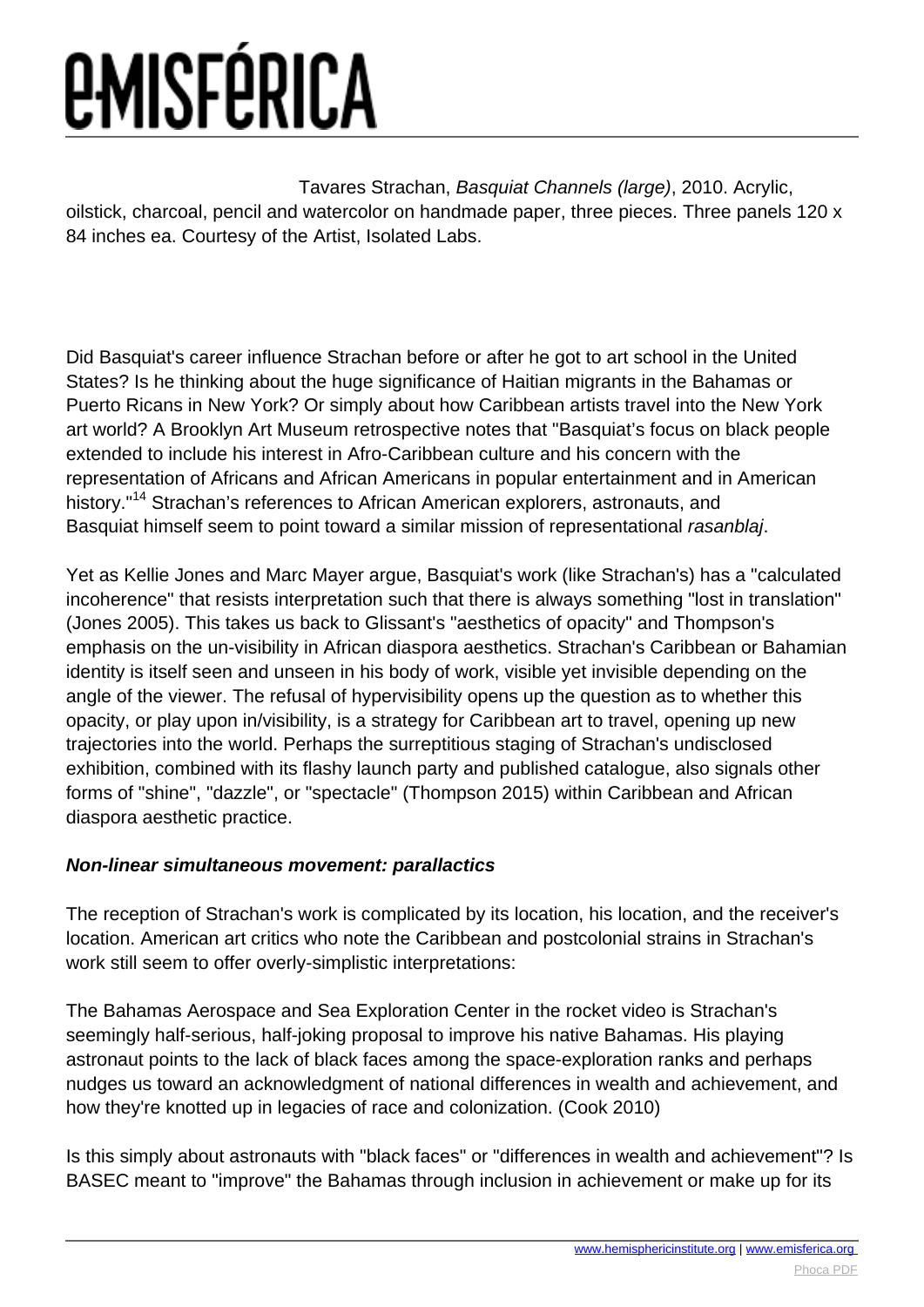lack of "wealth and achievement"? These seem like rather condescending interpretations, and miss the more serious intent behind the half-joke.

Rather, I would argue that in facing towards an exploratory Caribbean future with "basic" tools, BASEC optimistically performs what Guyanese poet, novelist, essayist and dramatist Wilson Harris describes as "breaking fixed linear ruling patterns into non-linear simultaneous movement of such patterns forwards and backwards. Such simultaneity brings us into the mystery of timelessness and helps the past to be re-creatively potent" (Harris 2009, 26). Harris himself does this by referencing alchemy, native cosmogonies, quantum physics, hypotheses on time and space, dreams, and aboriginal cultures and religions, all elements likewise to be found in Strachan's work, even if sub-consciously deep inside its genesis. Intimations of the ancestral, the spiritual, and the quantum press into this vehemently sanitized, isolated, and sterile scientific world.

Strachan's scientific and geolocational interests, refracted through the Bahamas, are uncannily reminiscent of the writing of Barbadian poet Kamau Brathwaite, who subtitled his poem "Guanahani" (the indigenous name for some of the Bahamian islands), "flying over the Bahamas 12 Oct 1492 on AJ 016 over the US Easter [sic] Seaboard of Gauguin" (Brathwaite 2005, 7). Referencing the painter Paul Gauguin's post-impressionist island primitivism, telescoping past and present, and superimposing various parts of the planet and their distinctive geographies, the poem is narrated as if looking down at Earth from a spacecraft:

(1)

### **How come**

along the East Coast of North America almost to noon . the thin white line of the long beach

the clouds coming right down on the water like ice-floes like thousands of tiny floating islands in an ornage [sic] tint of water what makes me say **Soufriere** at the beginning of the world

[…]

### (3)

### **What makes me call out Sahara**

as we turn slowly between heaven and this dead earth of flat contours not even an eagle or a hawk . arrow of the air nothing living until we reach the Bahamas where it will be light blue & green . w/the face of the dream looking up towards us like leaves . like Icarus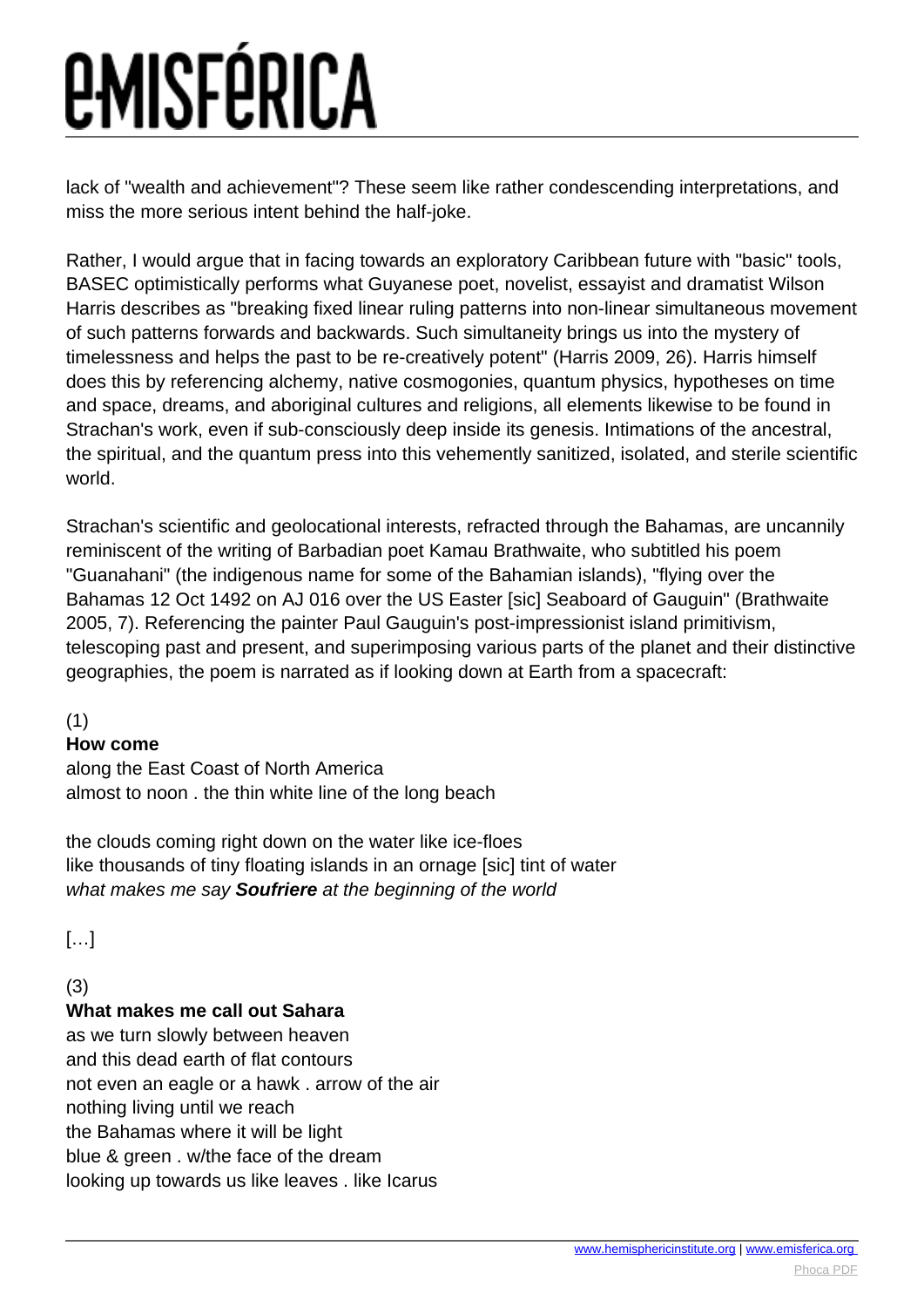Brathwaite, like Strachan, deals with elements and geographies in motion and goes on to refer to "the ice-floes drifting over the Arctic's infidelity" and the "clouds soon crowding again/strato-cumulus of beginning of the moon from 39,000 feet of the spacecraft." In this dislocated time-space he becomes a "witness" to the "outer wheels/& limits of spiral galaxies triangeles [sic] parachutes. shapes of magenta/stealth bombers ghosts shrouds/Tibetan journeying spaces of time between magnets & continents/causeways into another continuum. approaching the new life of Eleuthera."<sup>15</sup>

Brathwaite projects the Bahamas backwards in time and forwards into the Space Age, producing a kind of Afro-futurism that is materialized in Strachan's extra-temporal space/sea explorations and assemblage of fragments like so many earthly islands, continents, or even planets. Poised between the onomatopoeia of Bahama/Sahara, Eleuthera appears from outer space as a kind of semi-colon between old and new worlds, a curved line of sand in the warm sea.

We can read this New World Afro-futurist vision in relation to Martinican theorist Edouard Glissant's The Poetics of Relation ( La Poétique de la Relation) and Caribbean Discourse (Le Discours Antillais) in which he develops a Caribbean theorization of mimesis, "transversality," and "parallactics," all ideas meant to suggest forms of relationality between two places produced through "that intricate doubling that informs postcolonial culture" (Glissant 1997, 1992; and see De la Campa 1994). Each of Strachan's works creates a double of something in another time and place (e.g., "The Problem of One Thing Existing Simultaneously", 2006), supported by thermal and chemical technologies that serve to underline both the fragility and the resiliency of human existence, but also its indeterminacy. Glissant's translator J. Michael Dash has traced nineteenth-century antecedents of an anti-nationalist and anti-essentialist Caribbean philosophy, for example in the work of Haitian writers Emile Nau and Antenor Firmin, who (like Strachan) seem "to want to destabilize narrow ideas of national identity thereby anticipating the kind of relational thought of an Edouard Glissant or the deterritorialized imagination of a Dany Laferriere." Dash himself says that like the great Haitian anthropologist Michel Rolph Trouillot, "I felt you needed detour and distance [to] fully grasp what you thought you had already understood at home" (Dash 2012). How, for example, does a Bahamian migrant on the island of Manhattan think about Haitian migrants who now live in the Bahamas: who (re)assembles, via what detours, to constitute what we call "the Caribbean", or "the Bahamas", or "the Americas"?

Caribbean philosophy asks us to consider the challenges of re-assembly and re-grouping (i.e., rasanblaj) in contexts of dispersal and fragmentation: how do Caribbean subjects (or anyone for that matter) piece themselves back together, materially and spiritually, when inhabiting places in constant motion and spatial separation? Above all, Strachan's work engages the viewer's curiosity, senses, and sense of wonder, while simultaneously evoking an anxiety of isolation and loss of contact with others—the feelings of exile, being marooned, or landing on the moon. Those who view his work will come away with very different perceptions,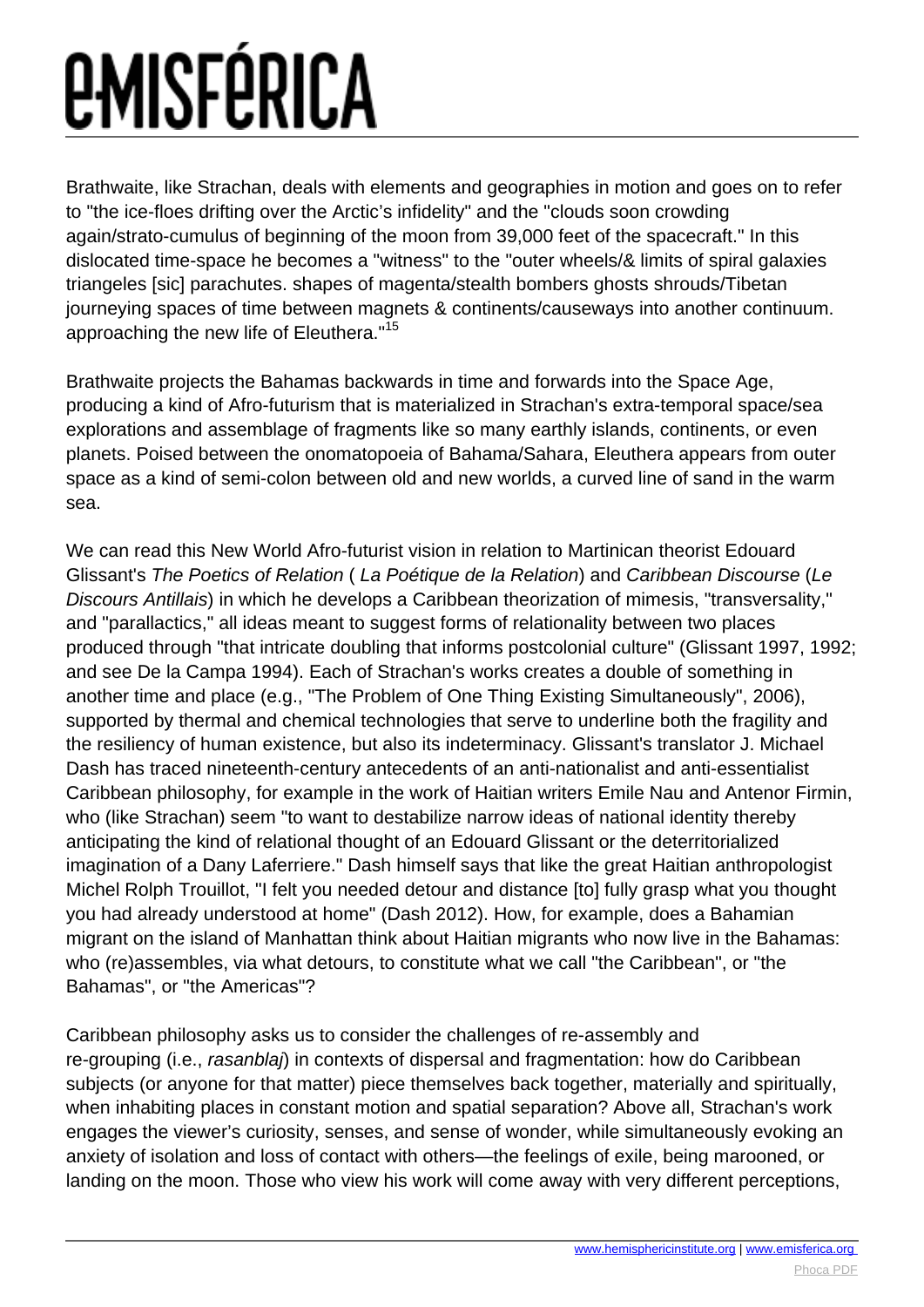depending on their located perspectives in time, space, and embodied experience. Works like "Portal from Where We Are is Always Miles Away" (2005–06), which transported a slice of sidewalk, earth, parking meter, parking sign, cold air and debris from New Haven, Connecticut, to a hermetically sealed installation in California, might be read as a purely US "American" commentary. Yet, from a Caribbean perspective, it deals with common themes of temporary or split dwelling places, residency without the permanence of citizenship, crossing through portals and borders controlled by governing regimes, and how to bring a little bit of home with you wherever you are to produce "translocal ecologies" (Tolia-Kelly 2008).

Strachan's work can be placed in relation to earlier "cosmopolitan modernisms," as Kobena Mercer describes an approach to art history that recognizes the longstanding cross-cultural dynamics between African, Asia, the Caribbean, and Latin America in communication with European modernism, modernity, and modernization (Mercer 2005). Just as Caribbean writers have often thematized the migratory and transnational patterns of life that connect them to more than one location, many Caribbean artists also live as transmigrants, negotiating the relation between the Caribbean and Euroamerican modernity, becoming what might be described following Srinivas Aravamudan as "tropicopolitans" (Aravamudan 1999).

In particular the generation of Surrealists like Wifredo Lam, Agustin Cardenas, and Jorge Camacho of Cuba, all of whom lived in Paris in the 1950s, and Ivan Tovar of the Dominican Republic and Hervé Télémaque of Haiti, who moved there in the 1960s, brought surrealism into communication with the Caribbean as "a point of convergence and interaction" through which to explore the "relation between different cultural realities" (Richardson 2005, 74, 80). They too were interested in the complex dialectical relation between the primitive and the modern in generating what Haitian anthropologist Michel-Rolph Trouillot (2003) called "alter-Native modernities." These are themes addressed in other ways by contemporary Black British artists like Yinka Shonibare and Chris Ofili, and at institutions like Rivington Place and inIVA in London. Themes of the sea, ships, islands and migration are also made far more explicit in conventional ways in work by other contemporary Bahamian artists, as well as by other artists across the Caribbean region (Thompson 2003).

Finally, we might also compare the Bermuda-born abstract expressionist Norman Lewis, who lived in Harlem where, influenced by friends such as the writers Ralph Ellison and Richard Wright, he explored "invisible presence" in works such as "Every Atom Glows: Electrons in Luminous Vibration" (1951), said to be a response to the atomic bomb, and in a series of black paintings of atmospheres and landscapes obscured by darkness or fog, "when it was nearly impossible to see" (Gibson 2005). Ann Gibson suggests that "In its ability to obscure structure, as well as differences of colour and tone, fog is related to Ralph Ellison's trope of invisibility; but whereas invisible things are not seen at all, objects in fog are selectively obscured—some aspects show, others do not, and some appear, but with a difference" (ibid, 113). The same role seems to be played in Strachan's work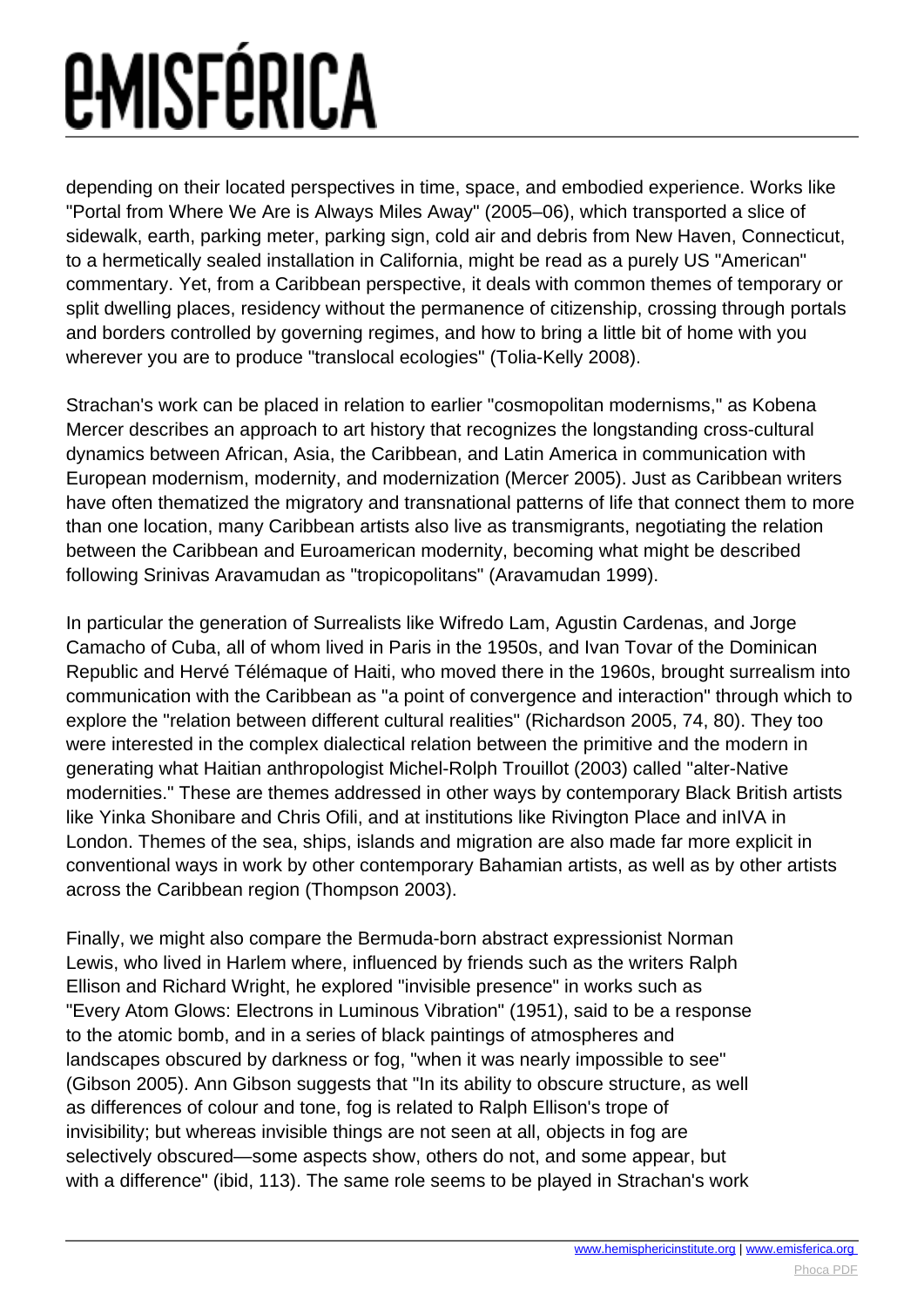Components for an Absolute Symbiosis (2006), in which a transparent blown-glass model of the human circulatory system is suspended in a 300-gallon transparent tank of mineral oil; light passes through it such that the form can only be seen in partiality from different perspectives in the room, a technique he has reprised with his Orthostatic Tolerance piece at Grand Arts, another glass-enclosed island of air hovering in invisible liquid.

Other works by Strachan explore the relation between visibility and invisibility, light and dark, transparency and opacity, liquid and solid. Though very different in style from Lewis's work, this still calls to mind Ellison's invisible man, hiding in his underground room ablaze with electric light bulbs: "I am an invisible man. When they approach me they see only my surroundings, themselves, or figments of their imagination—indeed, everything and anything except me" (Ellison 1995 [1952]). However, in Strachan's case, it is both the human figure and the surrounding environments themselves that precariously emerge and recede in his framings of (in)visibility and human being-in-the-world. How can physical presences be invisible, and to whom are they un-visible? Are Caribbean subjects suspended in another dimension, e.g. "in diaspora" once removed from home, and how can they be reassembled? This is the challenge of Caribbean Rasanblaj.

### **Conclusion**

It is important to contextualize the work of Tavares Strachan within these mobile Caribbean cosmopolitan and Black Atlantic diasporic lineages, if only to approach the canons of art history and art criticism through a transversal relation that recognizes the divergences of the temporalities of modernity and modernism in decentered locations. A parallactic move toward Caribbean philosophy, art traditions, and literature as aids in the interpretation of Strachan's work is not meant to reduce or limit its boundaries, but rather to highlight the expansiveness and universality of the Caribbean exploration of time, space, freedom and being.

Strachan describes the creation of a single line as an act of simultaneous creation and destruction, bringing something into being even as it divides space and cancels out other possibilities.<sup>16</sup> The fine line between sea and sky, solid and liquid, presence and absence, visibility and invisibility, universal and particular, material and spiritual, is the fraught line upon which we assemble life on Earth. Rasanblaj is the urgent call to remind ourselves of the un-visible ever-presence of this fine line between life and death.

### **Acknowledgments**

This article has gone through several versions, both seen and unseen. For starting me on this thought process I wish to especially thank Tavares Strachan, Robert Hobbs, and Stamatina Gregory. Thanks also to Gina A. Ulysse, Krista A. Thompson, and anonymous reviewers who read an earlier (unpublished) version for Small Axe.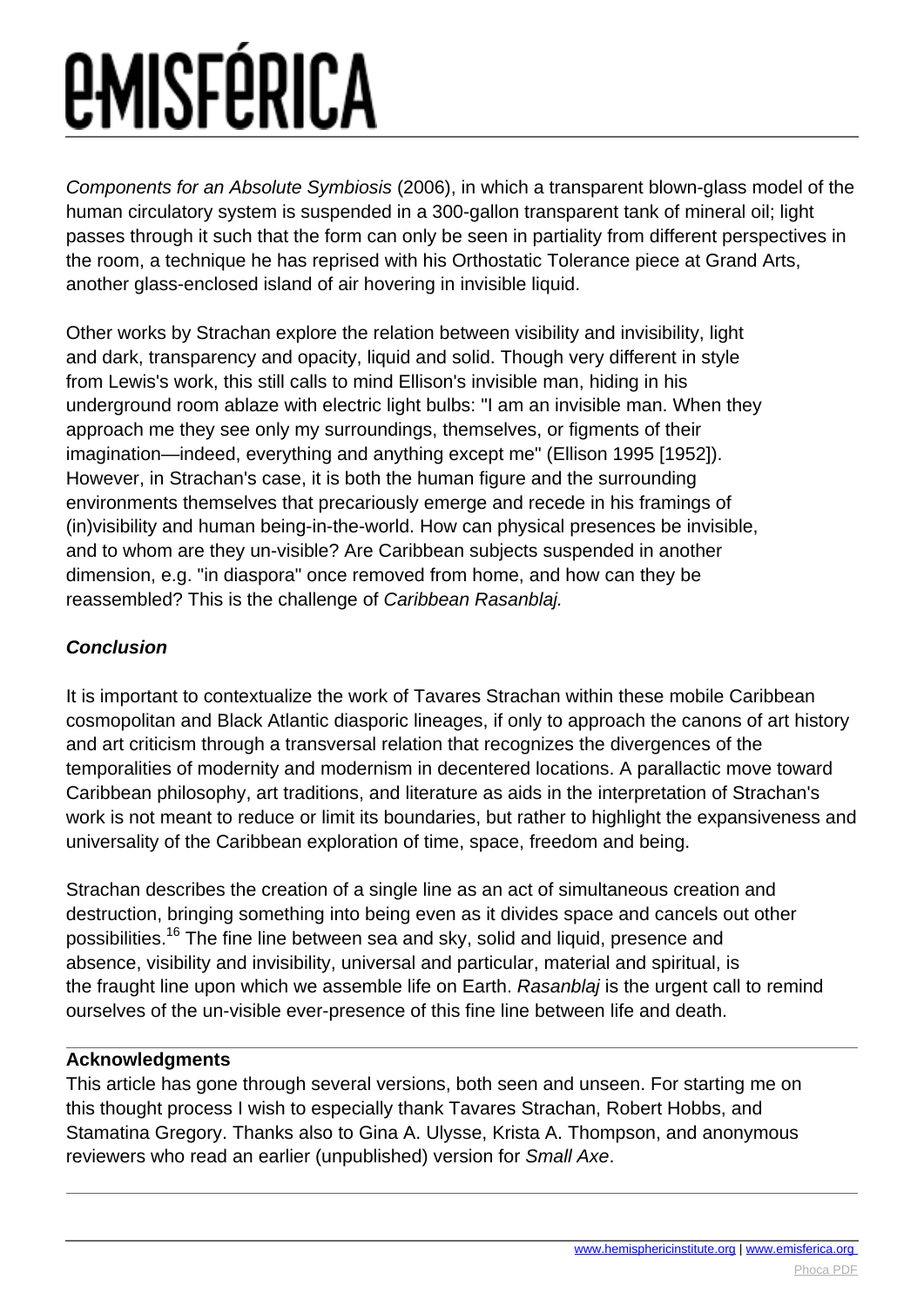**Mimi Sheller** is Professor of Sociology and founding Director of the Center for Mobilities Research and Policy at Drexel University in Philadelphia. She has authored numerous articles and several books in Caribbean Studies, including Democracy After Slavery (Macmillan, 2000); Consuming the Caribbean: From Arawaks to Zombies (Routledge, 2003); Citizenship from Below: Erotic Agency and Caribbean Freedom (Duke, 2012), and Aluminum Dreams (MIT, 2014). She is founding co-editor of the journal Mobilities; Associate Editor of Transfers: Interdisciplinary Journal of Mobility Studies , and co-editor of the books Mobility and Locative Media (2014), The Routledge Handbook of Mobilities (2013), Mobile Technologies of the City (2006), Tourism Mobilities: Place to Play, Places in Play (2004), and Uprootings/Regroundings: Questions of Home and Migration (2003).

### **Notes**

<sup>1</sup> The project "Tavares Strachan: seen/unseen" is documented at seenunseen.com, and in an accompanying exhibition catalogue. It is described as a 20,000 square foot overview of the artist's work from 2003-2011. The author of this article has an essay on the website, which is read aloud by a Bahamian school teacher (see Project tab - Sheller), and was invited to "co-host" a launch party for the show in Manhattan, yet like the wider public was never able to learn the actual location of the show or to see the works in situ.

 $2$  Aspects of the project "Orthostatic Tolerance" were shown at the Institute of Contemporary Art in Philadelphia (April 24–August 2, 2009), where the author first met the artist and curators; at Grand Arts in Kansas City, MO (February 5–April 3, 2010), with the title "The Orthostatic Tolerance: Launching into an Infinite Space"; and at MIT's List Visual Arts Center (May 7–July 11, 2010), with the title "Orthostatic Tolerance: It Might Not Be Such a Bad Idea If I Never Went Home".

 $3$  The Bahamas are located in the Atlantic Ocean, but are usually included in a Caribbean culture zone because of their shared social, economic, and political history, including European discovery in 1492, subsequent colonization, a collapse of the indigenous population, history of African enslavement, and recent national independence (1973).

<sup>4</sup> Born in 1979 in Nassau, Bahamas, Tavares Strachan is based in New York, NY. Strachan holds a BFA from the Rhode Island School of Design and an MFA from Yale University. He has had a very successful "international" career, and his work has been written about in periodicals such as New York Magazine, The New York Times, Artforum, Art Papers, Flash Art and Art in America. Strachan's solo exhibitions include Orthostatic Tolerance: It Might Not Be Such a Bad Idea if I Never Went Home Again, MIT List Visual Arts Center, Cambridge, MA (2010); Orthostatic Tolerance: Launching from an Infinite Distance, Grand Arts, Kansas City, MO (2010); Tavares Strachan: Orthostatic Tolerance, the Institute of Contemporary Art, University of Pennsylvania, Philadelphia (2009); Where We Are is Always Miles Away, The Luggage Store, San Francisco, CA (2006); and The Difference Between What We Have and What We Want, Albury Sayle Primary School, Nassau, The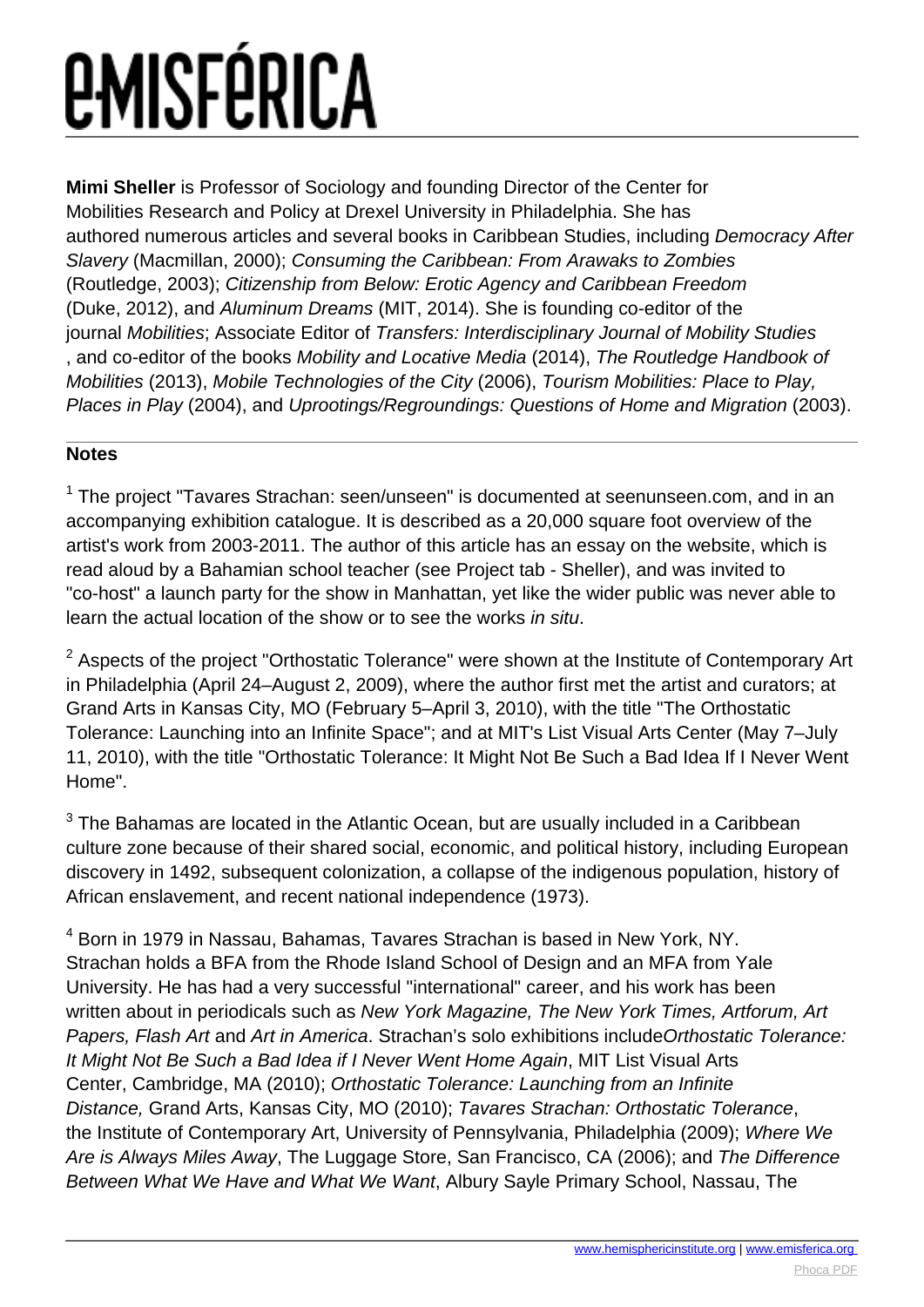Bahamas (2006).

<sup>5</sup> See http://venicebahamas2013.org/.

6

http://www.msnbc.msn.com/id/46287865/ns/technology\_and\_science-science/t/strange-life-foun d-underwater-caves/#.T2CmyMrHKXU. Accessed 3/14/12.

 $<sup>7</sup>$  It is nonetheless significant that rather than producing a purely conceptual artwork knowable</sup> only within the rarified realms of the art world, Strachan does go "back home" and is at pains to make his work accessible, including to school children at his former primary school in Nassau, using storytelling, performances and lectures.

<sup>8</sup> In 1961 U.S. astronaut Virgil "Gus" Grissom infamously ended his 15-minute suborbital flight with the accidental sinking of his capsule Liberty Bell 7 in the Atlantic Ocean off of Grand Bahama Island (where it was recovered in 1999 by a Discovery Channel expedition). In 1962 the first two Americans to orbit the earth, John Glenn and Scott Carpenter, splashed down in the Atlantic Ocean close to the Turks and Caicos Islands and were brought to the US Air Force Base on Grand Turk for debriefing. Joseph Michael Acaba was the first NASA astronaut of Puerto Rican origin, flying on mission STS-119 from March 15 to March 28, 2009 to deliver the final set of solar arrays to the International Space Station. Strachan's BASEC lunar surface rover is named after the first African-American astronaut, Robert Lawrence, who died in a launch explosion.

 $^9$  Gagarin, made the first space flight and Earth orbit aboard Vostok-1 on 12 April 1961, today commemorated around the world as Yuri's Night (http://yurisnight.net/).

<sup>10</sup> http://www.pierogi2000.com/flatfile/strachantastronaut.html accessed 2/12/10.

<sup>11</sup> For example, in 2004 New-York-based Puerto Rican artist Adal Maldonado's project "Coconauts in Space" appropriated famous shots from the 1969 NASA moon landing and inserted Puerto Rican references and "Cocoanauts" into them, claiming a prior 1963 moon landing. Gilles Elie-Dit-Cosaque made the film Zétwal (2008), a fictional docu-drama about a self-made Martiniquan astronaut. And Bajan artists Ewan Atkinson and Ingrid Persaud's "Starman" series explored themes of the outsider as part of "Black Diaspora Visual Art: A Series of Symposiums, Film Presentations & Exhibitions" in Barbados in 2009 (see http://www.ewanatkinson.com/ewanatkinson.com/Starman.html).

<sup>12</sup> Mark Dery, "Black to the Future",

http://www.detritus.net/contact/rumori/200211/0319.html. See also Kodwo Eshun, More Brilliant than the Sun: Adventures in Sonic Fiction, London: Quartet Books, 1999; and Ken McLeod "Space oddities: aliens, futurism and meaning in popular music", Popular Music (2003), 22: 3: 337-355. On the production of African-American identity in science fiction and fantasy texts see Andre Carrington, Through a Lens, Darkly: Blackness in Speculative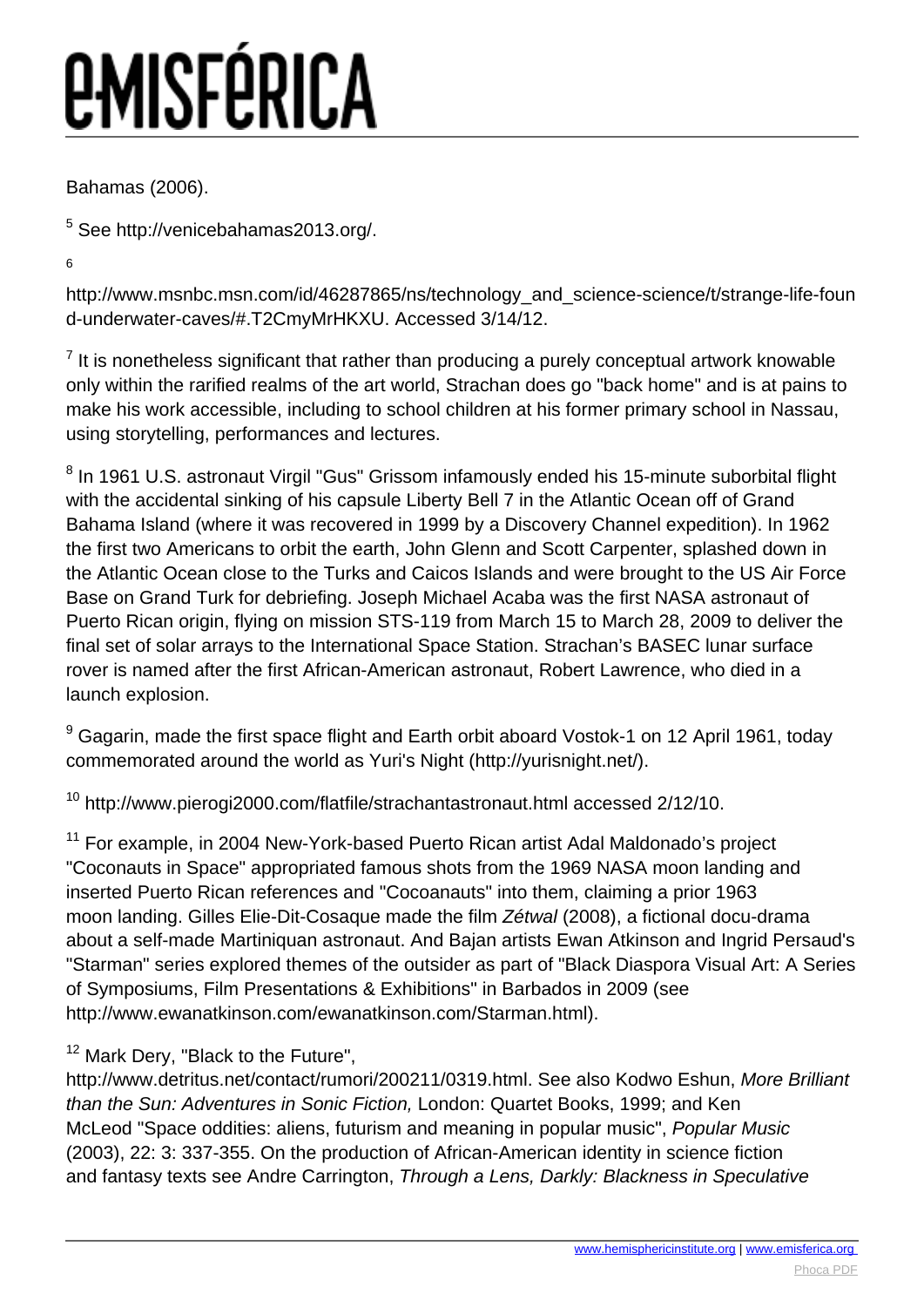Fiction and Media, Minneapolis: University of Minnesota Press, 2015.

<sup>13</sup> On recent revivals of the movement, see Lanre Bakare, "Afro-futurism Takes Flight: From Sun Ra to Janelle Monae", The Guardian, 24 July 2014. Accessed 30 July 2014 at http://www.theguardian.com/music/2014/jul/24/space-is-the-place-flying-lotus-janelle-monae-afr ofuturism.

<sup>14</sup> Brooklyn Art Museum, Street to Studio: The Art of Jean-Michel Basquiat, Accessed 31 July 2014.

http://www.brooklynmuseum.org/exhibitions/basquiat/street-to-studio/english/explore\_cultural.ph p

 $15$  Eleuthera is a long thin island in the Bahamas, whose name in Greek means "free"; it was also the site of a US Auxiliary Airforce base and the US Air Force Eastern Test Range (ETR) Range Tracking Station #4, in the 1960s-70s.

<sup>16</sup> Tavares Strachan in conversation with Professor Robert Hobbs, ICA, Philadelphia, 15 July 2009.

### **Works Cited**

Alexander, M. Jacqui. 2005. Pedagogies of Crossing: Meditations on Feminism, Sexual Politics, Memory, and the Sacred. Durham and London: Duke University Press.

Aravamudan, Srinivas. 1999. Tropicopolitans: Colonialism and Agency, 1688-1804 Durham and London: Duke University Press.

Backer, Yon and Newman-Scott, Kristina (eds). 2010. Rockstone & Bootheel: Contemporary West Indian Art. Hartford: Real Artways.

Bakare, Lanre. 2014. "Afro-futurism Takes Flight: From Sun Ra to Janelle Monae", The Guardian, 24 July 2014. Accessed 30 July 2014.

http://www.theguardian.com/music/2014/jul/24/space-is-the-place-flying-lotus-janelle-monae-afr ofuturism.

Benitez-Rojo, Antonio. 1996. The Repeating Island. Durham and London: Duke University Press.

Brathwaite, Kamau. 2005. Born to Slow Horses. Middletown, CT: Wesleyan University Press.

Carrington, André. 2015. Through a Lens, Darkly: Blackness in Speculative Fiction and Media, Minneapolis: University of Minnesota Press.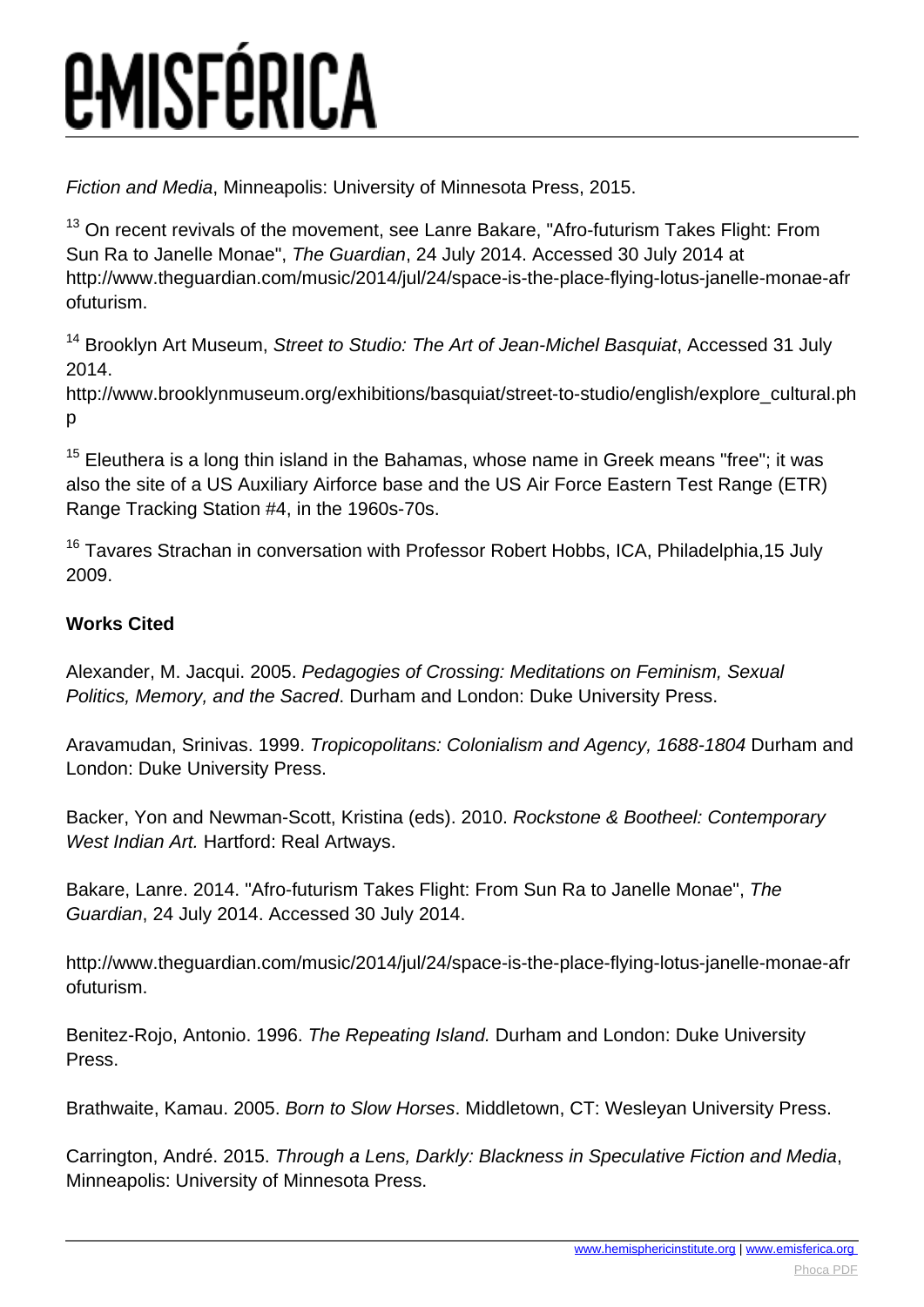Cook, Greg. "Unholy Contraptions", The Boston Phoenix, June 23, 2010. Accessed 20 Augist 2010.

http://thephoenix.com/Boston/arts/104131-unholy-contraptions/?page=2#TOPCONTENT#ixzz0 yWG4W4Dq

de la Campa, Roman. 1994. "Resistance and Globalization in Caribbean Discourse: Antonio Benitez-Rojo and Edouard Glissant." In A History of Literature in the Caribbean, Vol. 3, Cross-Cultural Studies, A. James Arnold (ed.)

DeLoughrey, Elizabeth. 2007. Routes and Roots. Honolulu: University of Hawaii Press.

Dery, Mark. 2002. "Black to the Future: Afro-futurism 1.0." Accessed 31 July 2014. http://www.detritus.net/contact/rumori/200211/0319.html.

Ellison, Ralph. 1995 [1952]. Invisible Man. New York: Vintage Reprint.

Eshun, Kodwo. 1999. More Brilliant than the Sun: Adventures in Sonic Fiction, London: Quartet Books.

Gibson, Ann Eden. 2005. "Norman Lewis: 'How to Get Black'." In Cosmopolitan Modernisms, Kobena Mercer (ed.), 102-23. London and Cambridge: Institute of International Visual Arts and MIT Press.

Glissant, Edouard. 1997. The Poetics of Relation, Trans. Betsy Wing. Ann Arbor: University of Michigan Press.

-- 1992. Caribbean Discourse: Selected Essays, Trans. J. Michael Dash. University of Virginia.

Harris, Wilson. 2009. "The Mystery of Timelessness." In The Caribbean Writer as Warrior of the Imaginary. Kathleen Gyssels and Bénédicte Ledent (eds). Amsterdam and New York: Rodopi.

Henke, Holger and Karl-Heinz Magister (eds). 2008. Constructing Vernacular Culture in the Trans-Caribbean. Plymouth: Lexington Books.

Jones, Kellie. 2005. "Lost in Translation: Jean-Michel in the (Re)Mix." In Basquiat, ed. Marc Mayer, 163-79. New York: Merrell Publishers in Association with the Brooklyn Museum.

Knepper, Wendy. 2008. "Patrick Chamoiseau's Seascapes and the Trans-Caribbean Imaginary." In Constructing Vernacular Culture in the Trans-Caribbean, eds. Holger Henke and Karl-Heinz Magister, 155-75. Plymouth: Lexington Books.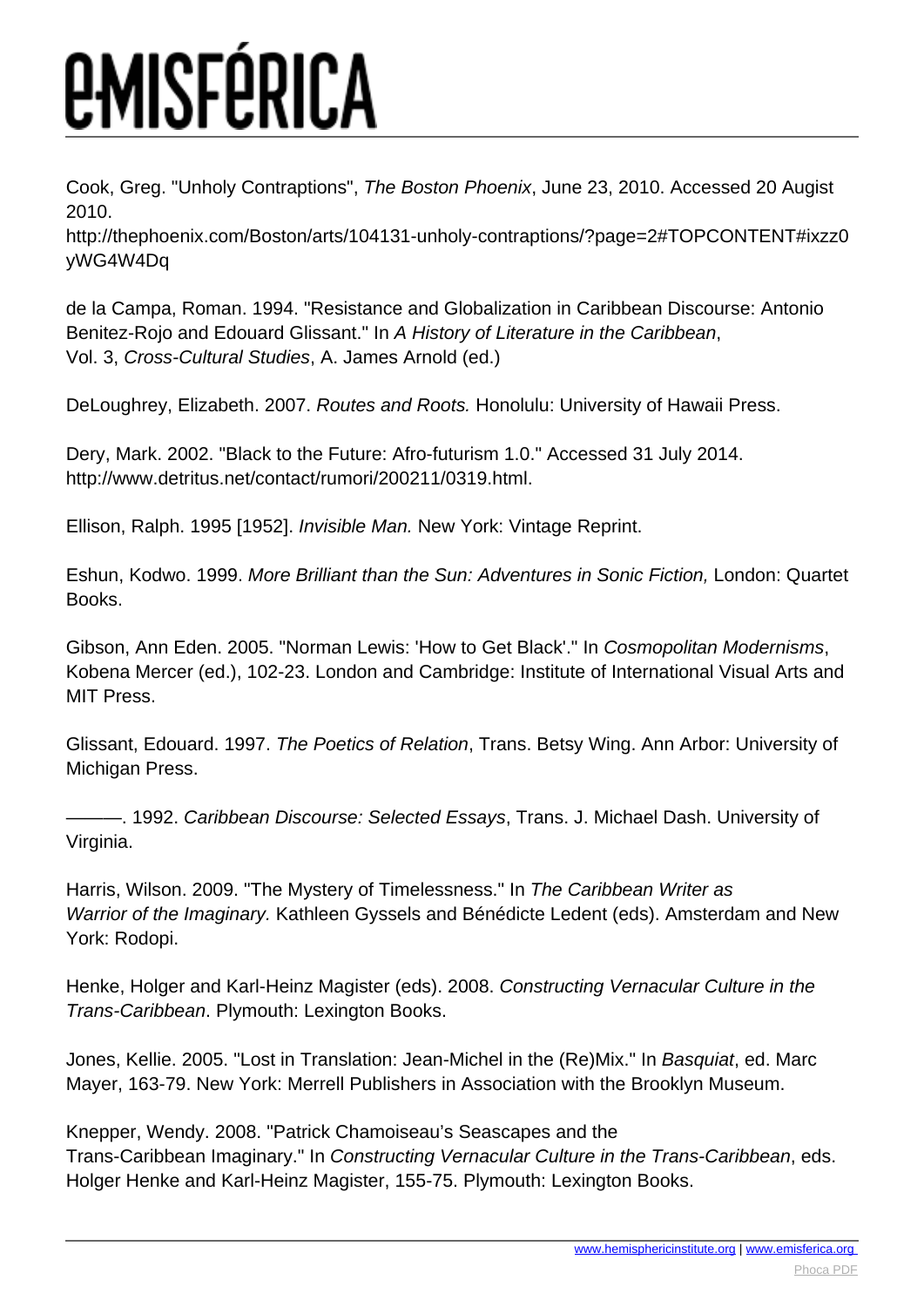McLeod, Ken. 2003. "Space oddities: aliens, futurism and meaning in popular music", Popular Music 22, no. 3: 337-355.

Mercer, Kobena (ed.). 2005. Cosmopolitan Modernisms. London and Cambridge: Institute of International Visual Arts and MIT Press.

Puri, Shalini (ed.) 2003. Marginal Migrations: The Circulation of Cultures within the Caribbean, Oxford: Macmillan Caribbean.

Richardson, Michael "Surrealism Faced with Cultural Difference." In Cosmopolitan Modernisms, Kobena Mercer (ed.) London and Cambridge: Institute of International Visual Arts and MIT Press.

Rommen, Timothy. 1999. "Home Sweet Home": Junkanoo as National Discourse in the Bahamas." Black Music Research Journal 19, no. 1: 71-92.

-. 2009."'Come Back Home': Regional Travels, Global Encounters, and Local Nostalgias in Bahamian Popular Musics." Latin American Music Review / Revista de Música Latinoamericana 30, No. 2: 159-83.

———. 2011. Funky Nassau: Roots, Routes, and Representation in Bahamian Popular Music. Berkeley: University of California Press.

–, 2014. "Music Touristics in the Circum-Caribbean." In Sun, Sea, and Sound: Music and Tourism in the Circum-Caribbean, eds. Timothy Rommen and Daniel Neely, 1-16. Oxford and New York: Oxford University Press.

Rommen, Timothy and Daniel Neely (eds). 2014. Sun, Sea, and Sound: Music and Tourism in the Circum-Caribbean. Oxford and New York: Oxford University Press.

Sheller, Mimi. 2003. Consuming the Caribbean: From Arawaks to Zombies. London and New York: Routledge.

- 2012. Citizenship from Below: Erotic Agency and Caribbean Freedom. Durham and London: Duke University Press.

Sheller, Mimi and Urry, John (eds). 2004. Tourism Mobilities: Places to Play, Places in Play, London and New York: Routledge.

Thompson, Krista A. 2003. "Passage Through the Islands of Shallow Water: An Exploration of Migration in Contemporary Bahamian Art." In Marginal Migrations: The Circulation of Cultures within the Caribbean, Shalini Puri (ed.), 109-40. Macmillan Caribbean.